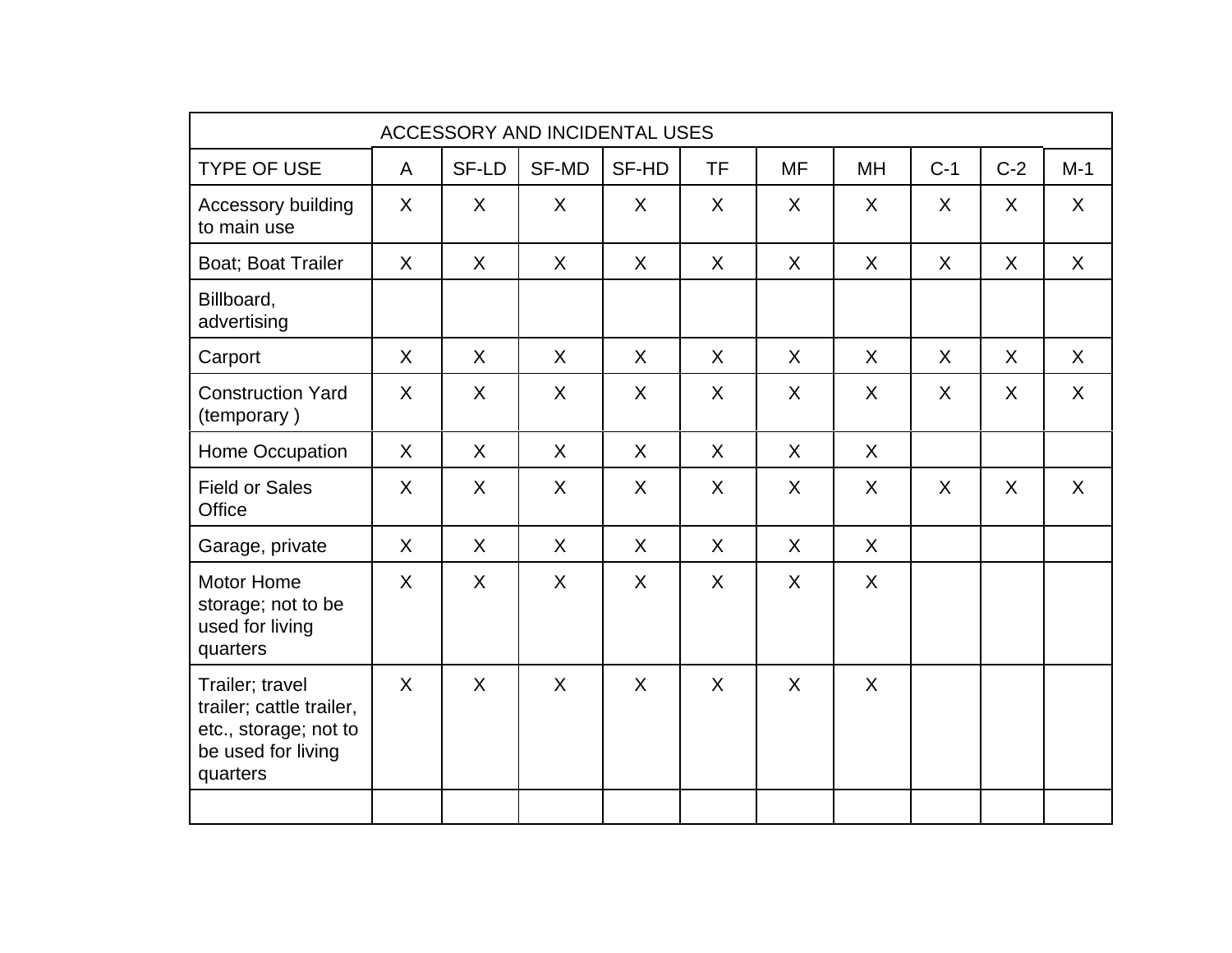|                                       |              |         | <b>RESIDENTIAL TYPE USES</b> |       |           |           |           |       |       |       |
|---------------------------------------|--------------|---------|------------------------------|-------|-----------|-----------|-----------|-------|-------|-------|
| <b>TYPE OF USE</b>                    | $\mathsf{A}$ | SF-LD   | SF-MD                        | SF-HD | <b>TF</b> | <b>MF</b> | <b>MH</b> | $C-1$ | $C-2$ | $M-1$ |
| Boarding and<br>rooming house         |              |         |                              |       |           | S         |           | X     | X     |       |
| <b>Guest House</b>                    | $\sf X$      | $\sf X$ | S                            | S     | S         |           |           |       |       |       |
| Manufactured<br>housing, HUD code     |              |         |                              |       |           |           | $\sf X$   |       |       |       |
| Manufactured<br>home park             |              |         |                              |       |           |           |           |       |       |       |
| Manufactured<br>home subdivision      |              |         |                              |       |           |           | $\sf X$   |       |       |       |
| Mobile Home                           |              |         |                              |       |           |           | $\sf X$   |       |       |       |
| Motel, motor hotel,<br>or motor lodge |              |         |                              |       |           |           |           |       | X     |       |
| Multiple family<br>residence          |              |         |                              |       |           | $\sf X$   |           |       |       |       |
| Residence hotel                       |              |         |                              |       |           | X         |           | S     | S     |       |
| Retirement housing                    |              |         |                              |       |           | $\sf X$   |           |       |       |       |
| Servants or<br>caretakers             | S            | S       | S                            | S     | S         | S         | S         | S     | S     | S     |
| Single family<br>dwelling, attached   |              |         |                              |       | X         | X         |           |       |       |       |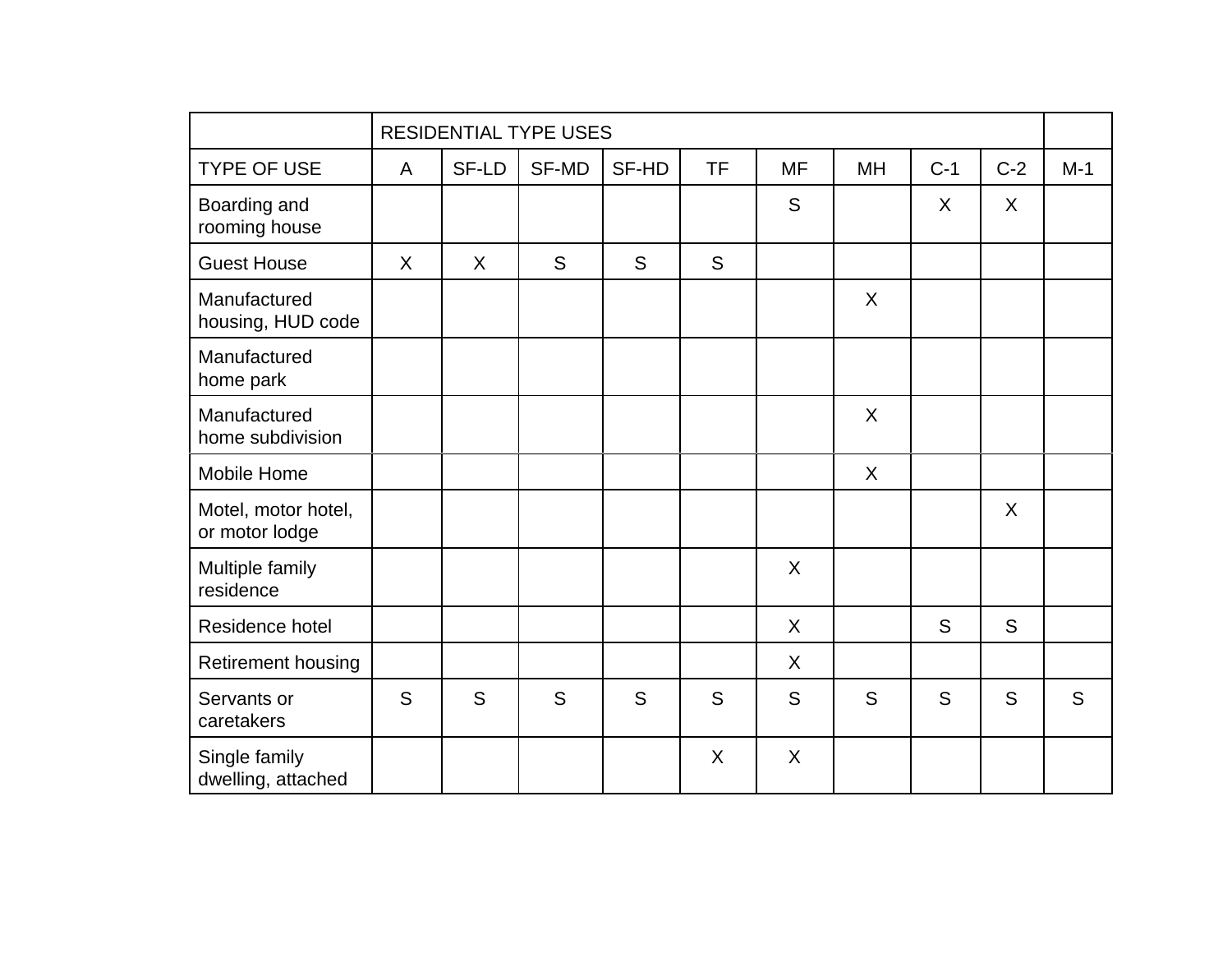| Single family<br>dwelling, detached  | X              | X    | X                                            | X      | X         | $\sf X$   | X      | X     | X     |              |
|--------------------------------------|----------------|------|----------------------------------------------|--------|-----------|-----------|--------|-------|-------|--------------|
|                                      |                |      | <b>RESIDENTIAL TYPE USES (continued)</b>     |        |           |           |        |       |       |              |
| <b>TYPE OF USE</b>                   | $\mathsf{A}$   | SF-E | $SF-1$                                       | $SF-2$ | <b>TF</b> | <b>MF</b> | $MH-1$ | $C-1$ | $C-2$ | $M-1$        |
| Townhouse or row<br>dwelling         |                |      |                                              |        | $\sf X$   | $\sf X$   |        |       |       |              |
| Travel trailer park                  |                |      |                                              |        |           |           |        |       | X     |              |
| Two family dwelling                  |                |      |                                              |        | X         | S         |        |       |       |              |
| Zero lot line house                  |                |      |                                              | S      | X         | $\sf X$   |        |       |       |              |
|                                      |                |      | EDUCATIONAL, INSTITUTIONAL, AND SPECIAL USES |        |           |           |        |       |       |              |
| <b>TYPE OF USE</b>                   | $\overline{A}$ | SF-E | $SF-1$                                       | $SF-2$ | <b>TF</b> | <b>MF</b> | $MH-1$ | $C-1$ | $C-2$ | $M-1$        |
| Athletic field                       | S              |      |                                              |        |           |           |        |       | S     | S            |
| Cemetery or<br>mausoleum             | S              | S    | S                                            | S      | S         | S         | S      | S     | S     | S            |
| Child care center                    |                | S    | S                                            | S      | S         | S         | S      | S     | S     |              |
| Church, rectory,<br>place of worship | S              | S    | S                                            | S      | S         | S         | S      | S     | S     |              |
| Civic center                         |                |      |                                              |        |           |           |        |       | X     | $\sf X$      |
| College or<br>university             | S              | S    | S                                            | S      | S         | S         | S      | S     | S     | S            |
| Community center,<br>public          |                | S    | S                                            | S      | S         | S         | S      | S     | X     | $\mathsf{X}$ |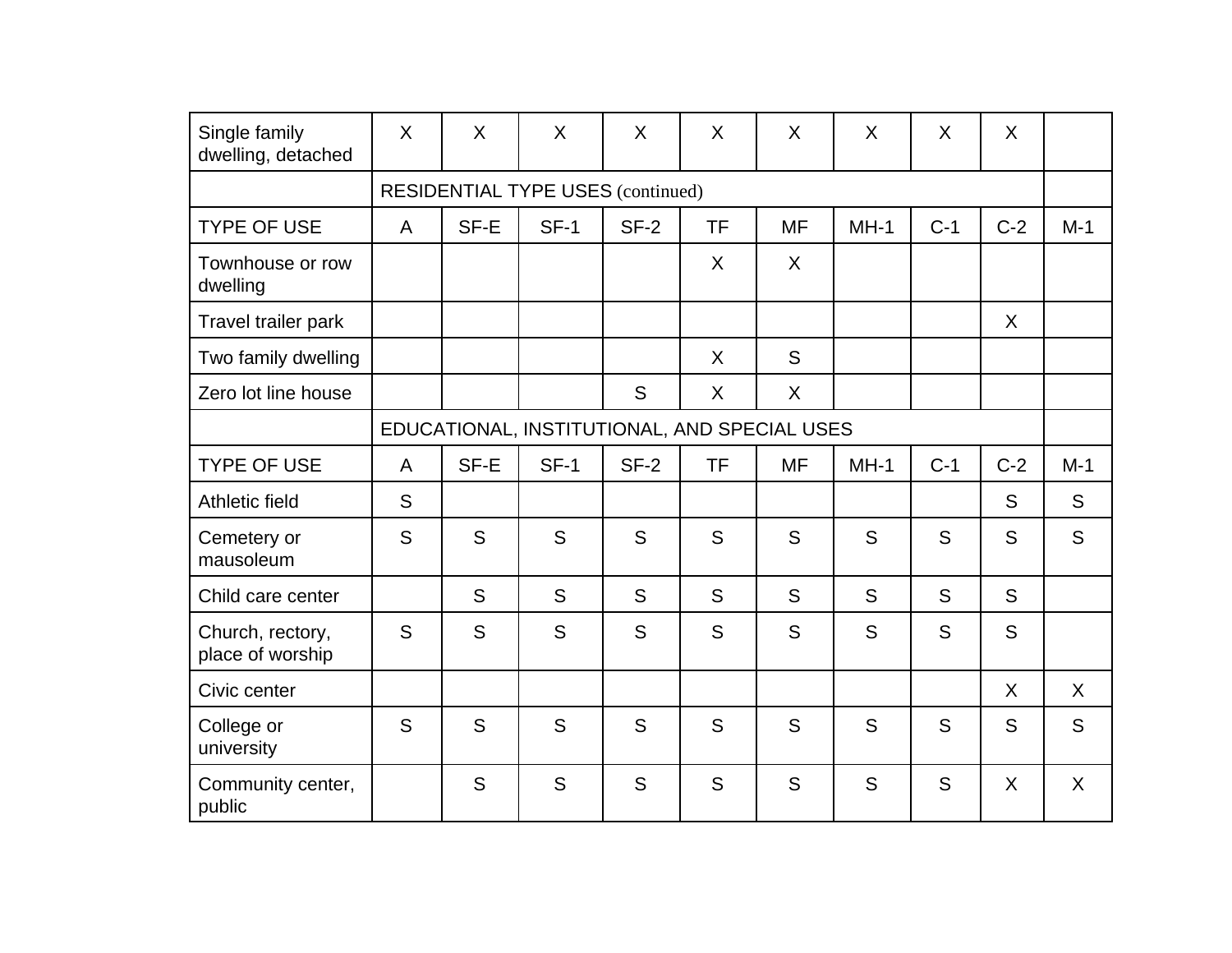| Community center,<br>private                       |         | S    | S                                                        | S      | S  | S  | S      | X     | X     | $\sf X$ |
|----------------------------------------------------|---------|------|----------------------------------------------------------|--------|----|----|--------|-------|-------|---------|
|                                                    |         |      | EDUCATIONAL, INSTITUTIONAL, AND SPECIAL USES (continued) |        |    |    |        |       |       |         |
| <b>TYPE OF USE</b>                                 | A       | SF-E | $SF-1$                                                   | $SF-2$ | TF | MF | $MH-1$ | $C-1$ | $C-2$ | $M-1$   |
| Country club,<br>private                           | $\sf X$ | S    | S                                                        | S      | S  | S  | S      |       |       | X       |
| <b>Exhibition area</b>                             | S       |      |                                                          |        |    |    |        |       | X     | X       |
| Fairgrounds                                        | S       |      |                                                          |        |    |    |        |       | S     | X       |
| Family home                                        | S       | S    | S                                                        | S      | S  | S  | S      | S     | S     | S       |
| Farm, ranch, or<br>orchard                         | $\sf X$ | S    |                                                          |        |    |    |        |       |       | S       |
| Feedlot, livestock                                 | S       |      |                                                          |        |    |    |        |       |       |         |
| Fraternal<br>organization, lodge,<br>or civic club | $\sf X$ |      |                                                          |        |    |    |        | X     | X     | X       |
| Golf course                                        | X       | X    | S                                                        | S      | S  | S  | S      |       | S     | $\sf X$ |
| Golf driving range                                 | X       |      |                                                          |        |    |    |        |       | S     | X.      |
| Greenhouse,<br>commercial                          | X       | S    |                                                          |        |    |    |        | S     | X     | X       |
| Greenhouse or<br>plant nursery, non-<br>commercial | X       | X    | X                                                        | X      | X  |    | X      | X     | X     | X       |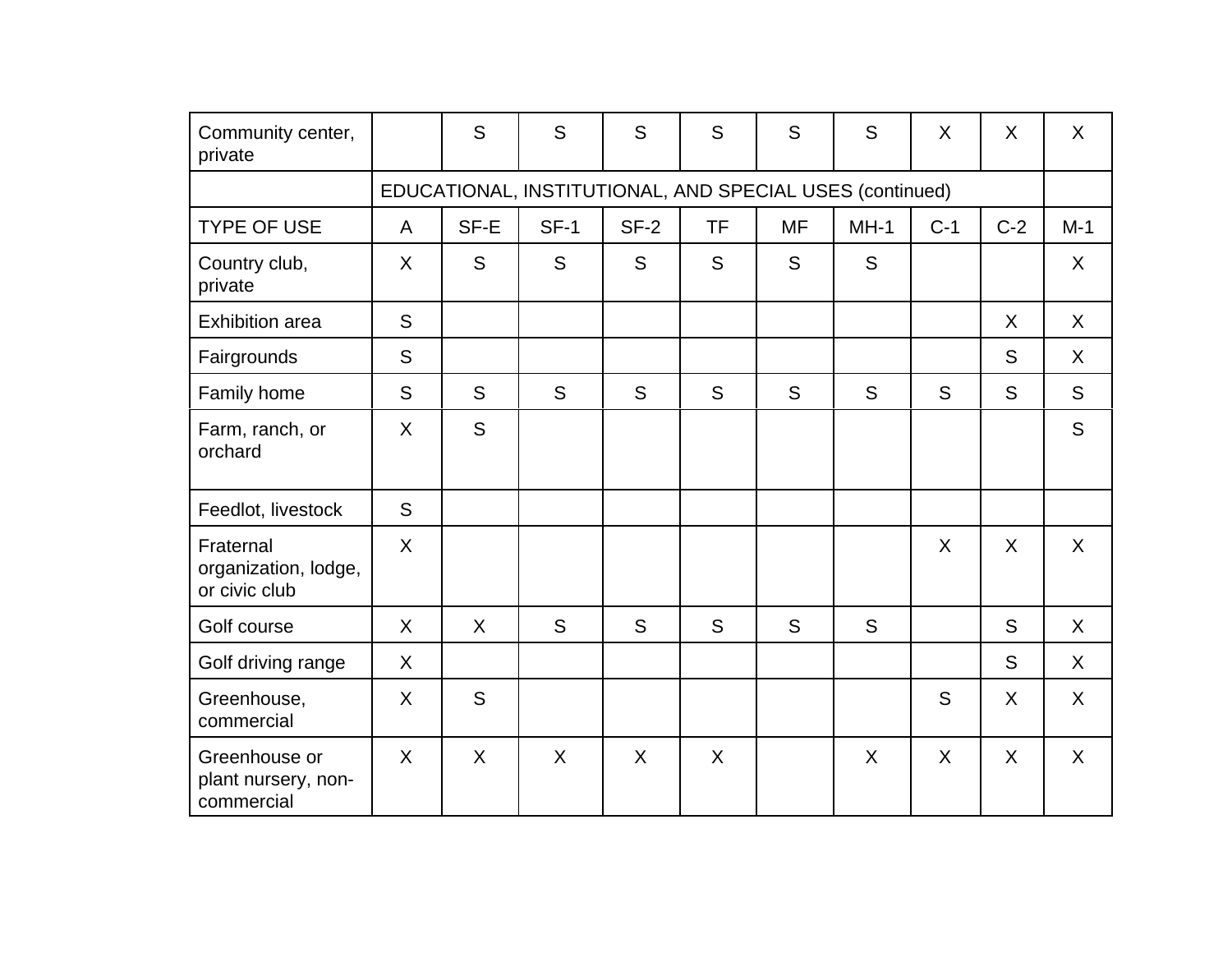| Health club;<br>gymnasium            |         |         |                                                          |        |           |           |         | X       | X       | X       |
|--------------------------------------|---------|---------|----------------------------------------------------------|--------|-----------|-----------|---------|---------|---------|---------|
|                                      |         |         |                                                          |        |           |           |         |         |         |         |
|                                      |         |         | EDUCATIONAL, INSTITUTIONAL, AND SPECIAL USES (continued) |        |           |           |         |         |         |         |
| <b>TYPE OF USE</b>                   | A       | SF-E    | $SF-1$                                                   | $SF-2$ | <b>TF</b> | <b>MF</b> | $MH-1$  | $C-1$   | $C-2$   | $M-1$   |
| Hospital (chronic<br>long-term care) |         |         |                                                          |        |           | S         |         | X       | X       | $\sf X$ |
| Hospital (acute<br>care)             |         |         |                                                          |        |           | $\sf X$   | S       | S       | X       | $\sf X$ |
| Household care<br>institution        |         |         |                                                          |        |           | $\sf X$   | S       | X       | X       |         |
| Kennel (outside<br>pens)             | S       |         |                                                          |        |           |           |         |         | S       | $\sf X$ |
| Kennel (no outside<br>pens)          | S       |         |                                                          |        |           |           |         | S       | S       | $\sf X$ |
| Library                              |         | S       | S                                                        | S      | S         | S         |         | $\sf X$ | $\sf X$ | $\sf X$ |
| Museum or art<br>gallery             | $\sf X$ | S       | S                                                        | S      | S         | S         |         | $\sf X$ | X       | $\sf X$ |
| Nursery School,<br>kindergarten      |         | S       | S                                                        | S      | S         | S         | S       | S       | X       |         |
| Park, playground<br>(public)         | $\sf X$ | $\sf X$ | X                                                        | X      | X         | $\sf X$   | $\sf X$ | X       | X       | X       |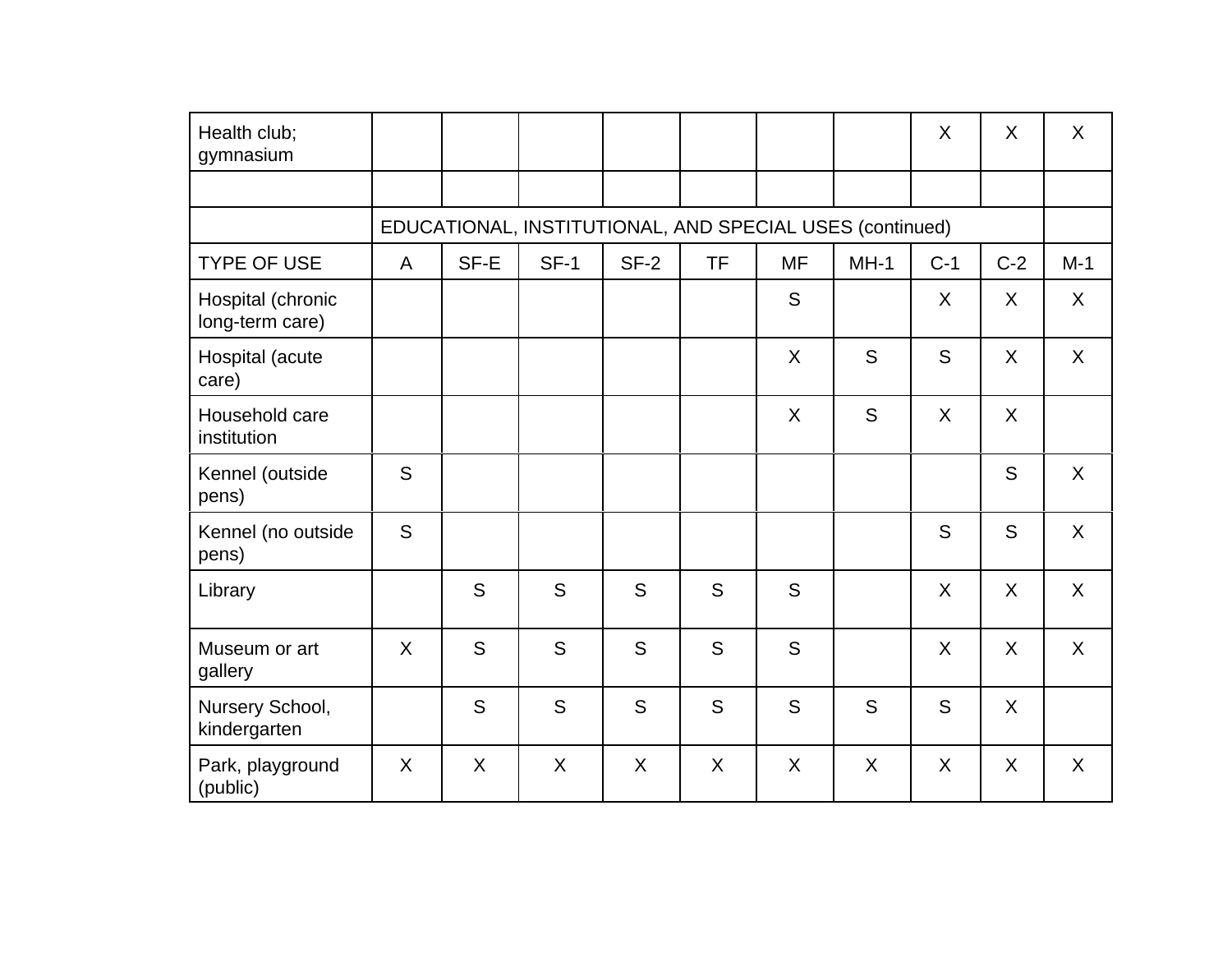| Park, playground<br>(private)             |              | S    | S                                                        | S      | S         | S         | S      | S     |       |        |
|-------------------------------------------|--------------|------|----------------------------------------------------------|--------|-----------|-----------|--------|-------|-------|--------|
|                                           |              |      |                                                          |        |           |           |        |       |       |        |
|                                           |              |      |                                                          |        |           |           |        |       |       |        |
|                                           |              |      | EDUCATIONAL, INSTITUTIONAL, AND SPECIAL USES (continued) |        |           |           |        |       |       |        |
| <b>TYPE OF USE</b>                        | $\mathsf{A}$ | SF-E | $SF-1$                                                   | $SF-2$ | <b>TF</b> | <b>MF</b> | $MH-1$ | $C-1$ | $C-2$ | $M-1$  |
| Personal care<br>home (custodial<br>care) |              | S    | S                                                        | S      | S         | S         | S      |       |       |        |
| Prison, jail, place of<br>incarceration   | S            |      |                                                          |        |           |           |        | S     | S     | S      |
| Race track                                | S            |      |                                                          |        |           |           |        |       |       | $\chi$ |
| Registered family<br>home                 |              | S    | S                                                        | S      | S         | S         | S      | S     | S     |        |
| <b>Rehabilitation care</b><br>facility    | S            |      |                                                          |        |           |           |        |       |       | S      |
| <b>Rehabilitation care</b><br>institution | S            |      |                                                          |        |           |           |        |       | S     | S      |
| Rest home or<br>nursing home              | S            | S    | S                                                        | S      | S         | S         |        | S     | X     |        |
| Rodeo arena and<br>grounds                | S            |      |                                                          |        |           |           |        |       |       | S      |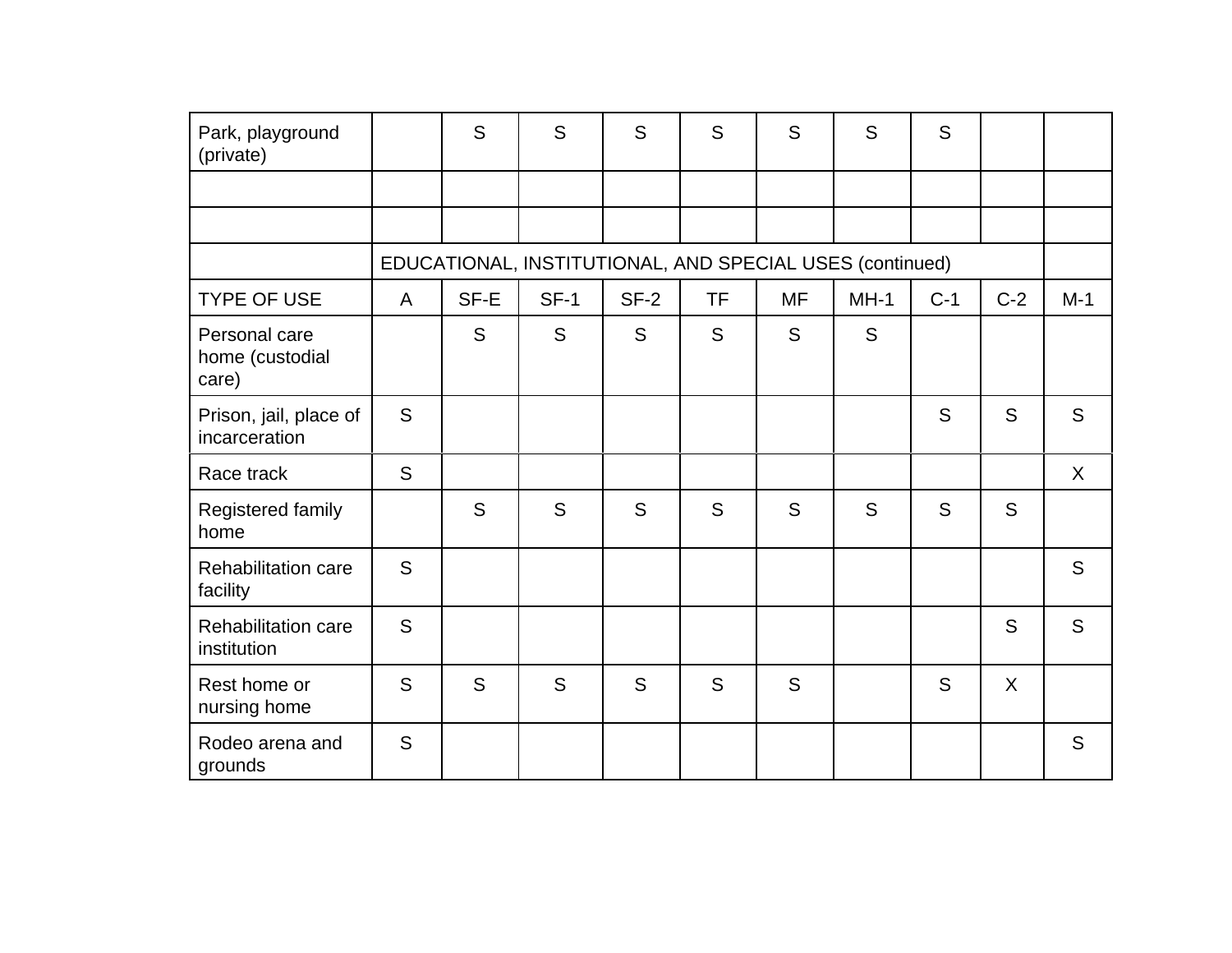| School<br>private/public<br>(primary and/or<br>secondary) |         | S       | S                                                        | S      | S         | S         | S       | X     | X     | S     |
|-----------------------------------------------------------|---------|---------|----------------------------------------------------------|--------|-----------|-----------|---------|-------|-------|-------|
| School, trade or<br>commercial                            | S       |         |                                                          |        |           |           |         | S     | S     | X     |
|                                                           |         |         |                                                          |        |           |           |         |       |       |       |
|                                                           |         |         | EDUCATIONAL, INSTITUTIONAL, AND SPECIAL USES (continued) |        |           |           |         |       |       |       |
| <b>TYPE OF USE</b>                                        | A       | SF-E    | $SF-1$                                                   | $SF-2$ | <b>TF</b> | <b>MF</b> | $MH-1$  | $C-1$ | $C-2$ | $M-1$ |
| Shooting range,<br>target range,<br>outdoor               | S       |         |                                                          |        |           |           |         |       |       |       |
| Shooting range,<br>target range, indoor                   |         |         |                                                          |        |           |           |         |       | S     | S     |
| Stable, commercial                                        | X       |         |                                                          |        |           |           |         |       |       |       |
| Stable, private                                           | $\sf X$ | S       |                                                          |        |           |           |         |       |       |       |
| Stadium or play<br>field, public                          | S       | S       | S                                                        | S      | S         | S         | S       | X     | X     | X     |
| Swimming pool,<br>commercial                              |         |         | S                                                        | S      | S         | $\sf X$   |         | S     | X     | S     |
| Swimming pool,<br>private                                 | X       | $\sf X$ | $\sf X$                                                  | X      | $\sf X$   | $\sf X$   | $\sf X$ | S     | S     | S     |
|                                                           |         |         | TRANSPORTATION, UTILITY, AND COMMUNICATIONS USES         |        |           |           |         |       |       |       |
| <b>TYPE OF USE</b>                                        | A       | SF-E    | $SF-1$                                                   | $SF-2$ | <b>TF</b> | <b>MF</b> | $MH-1$  | $C-1$ | $C-2$ | $M-1$ |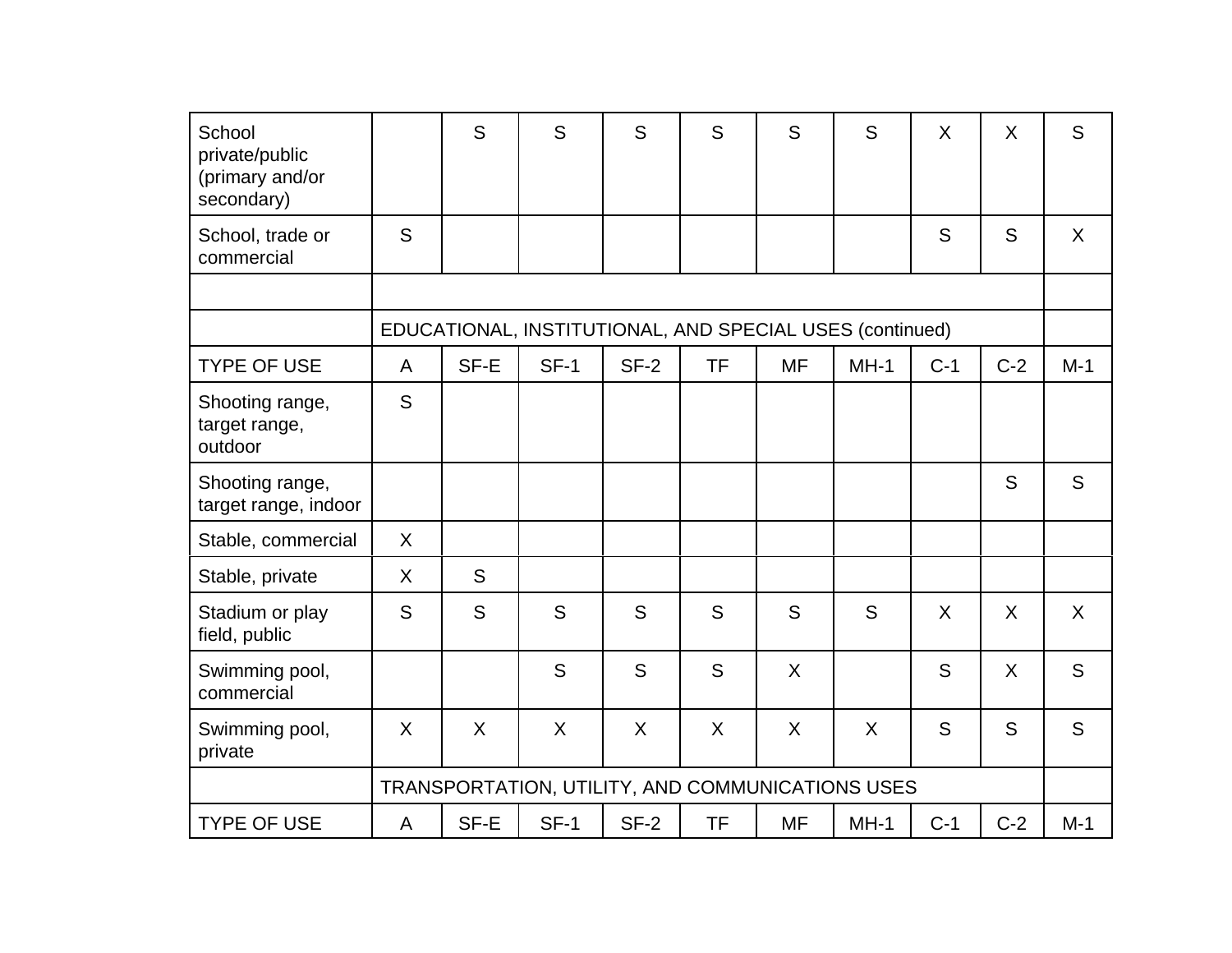| Airport, landing                                              | S       |         |                                                              |        |           |           |         |         |       |       |
|---------------------------------------------------------------|---------|---------|--------------------------------------------------------------|--------|-----------|-----------|---------|---------|-------|-------|
| field                                                         |         |         |                                                              |        |           |           |         |         |       |       |
| Electric power<br>generating plant                            | S       |         |                                                              |        |           |           |         |         |       | X     |
|                                                               |         |         |                                                              |        |           |           |         |         |       |       |
|                                                               |         |         |                                                              |        |           |           |         |         |       |       |
|                                                               |         |         | TRANSPORTATION, UTILITY, AND COMMUNICATIONS USES (continued) |        |           |           |         |         |       |       |
| <b>TYPE OF USE</b>                                            | A       | SF-E    | $SF-1$                                                       | $SF-2$ | <b>TF</b> | <b>MF</b> | $MH-1$  | $C-1$   | $C-2$ | $M-1$ |
| Electrical<br>substation                                      | S       | S       | S                                                            | S      | S         | S         | S       | $\sf X$ | X     | X     |
| Electrical<br>transmission line                               | $\sf X$ | $\sf X$ | $\sf X$                                                      | X      | $\sf X$   | $\sf X$   | $\sf X$ | X       | X     | X     |
| Gas metering<br>station                                       | X       | S       | S                                                            | S      | S         | S         | S       | S       | S     | S     |
| Gas transmission<br>line                                      |         | X       | X                                                            | X      | X         | X         | $\sf X$ | X       | X     | X     |
| Heliport or helistop                                          | S       |         |                                                              |        |           |           |         | S       | X     | X     |
| Landfill                                                      | S       |         |                                                              |        |           |           |         |         |       |       |
| Liquified petroleum<br>gas, storage, sale<br>(no bulk plants) | S       |         |                                                              |        |           |           |         |         | X     | X     |
| Local utility<br>distribution lines                           | X       | X       | X                                                            | X      | X         | $\sf X$   | X       | X       | X     | X     |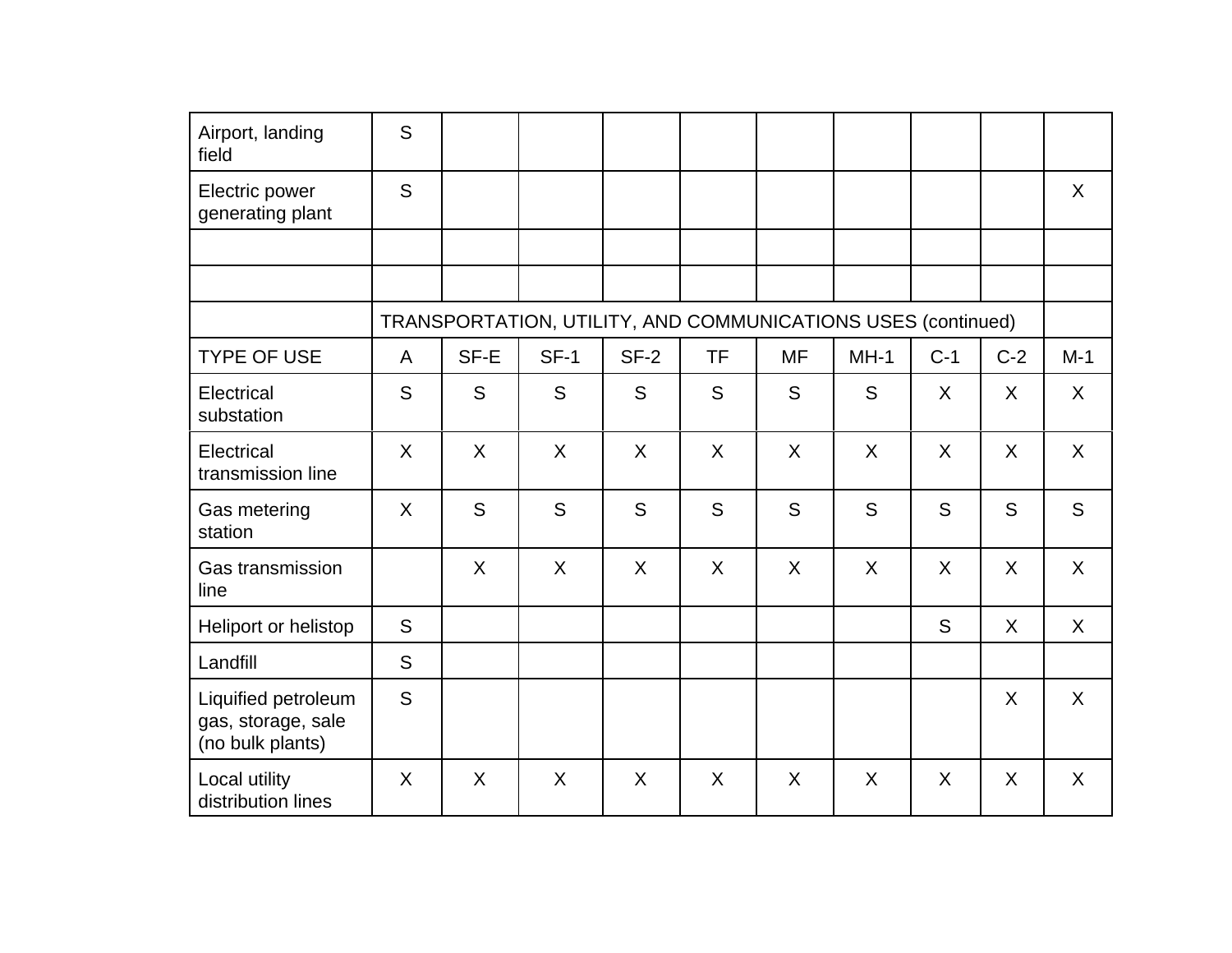| Public or private<br>franchised utility        | S       | S       | S                                                            | S      | S         | S         | S      | S     | X            | $\sf X$ |
|------------------------------------------------|---------|---------|--------------------------------------------------------------|--------|-----------|-----------|--------|-------|--------------|---------|
| Radio, TV or<br>microwave tower,<br>amateur    | S       | S       | S                                                            | S      | S         | S         | S      |       | X            | $\sf X$ |
|                                                |         |         |                                                              |        |           |           |        |       |              |         |
|                                                |         |         |                                                              |        |           |           |        |       |              |         |
|                                                |         |         | TRANSPORTATION, UTILITY, AND COMMUNICATIONS USES (continued) |        |           |           |        |       |              |         |
| <b>TYPE OF USE</b>                             | A       | SF-E    | $SF-1$                                                       | $SF-2$ | <b>TF</b> | <b>MF</b> | $MH-1$ | $C-1$ | $C-2$        | $M-1$   |
| Radio, TV or<br>microwave tower,<br>commercial | S       |         |                                                              |        |           |           |        |       | X            | $\sf X$ |
| Railroad station                               |         |         |                                                              |        |           |           |        |       | $\mathsf{X}$ | $\sf X$ |
| Railroad team track<br>& right of way          | $\sf X$ |         |                                                              |        |           |           |        |       | X            | X       |
| Railroad track and<br>right-of-way             | $\sf X$ | $\sf X$ | X                                                            | X      | X         | $\sf X$   | X      | X     | X            | X       |
| Service yards of<br>government<br>agency       | S       |         |                                                              |        |           |           |        | X     | X            | $\sf X$ |
| Sewage pumping<br>station                      | X       | X       | X                                                            | X      | X         | X         | X      | X     | X            | $\sf X$ |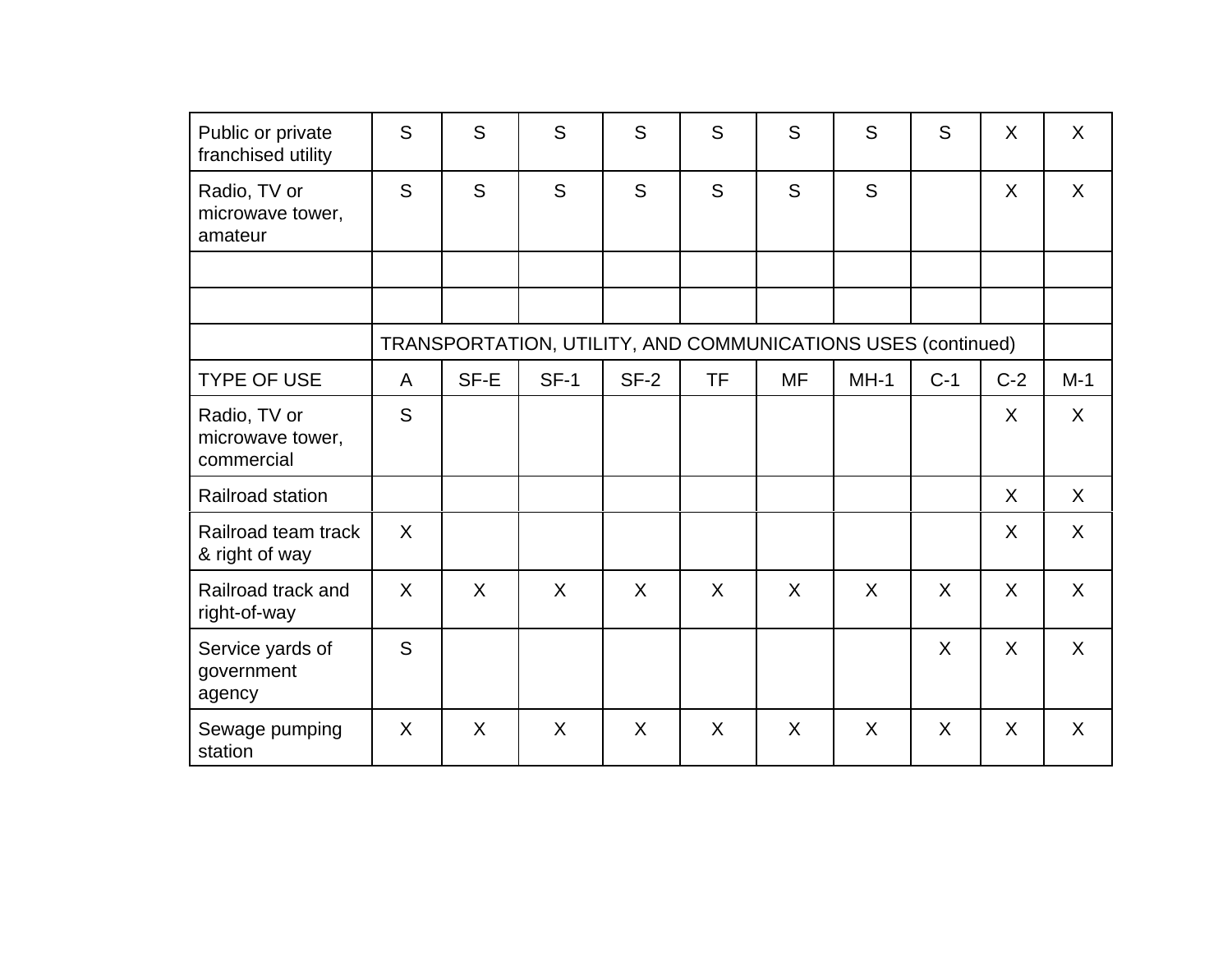| Sewage treatment<br>plant                                               | S            |      |                                                              |         |           |           |         |       | $\sf X$ | X     |
|-------------------------------------------------------------------------|--------------|------|--------------------------------------------------------------|---------|-----------|-----------|---------|-------|---------|-------|
| Shops, office<br>and/or storage area<br>of public or private<br>utility | S            |      |                                                              |         |           |           |         |       | X       | X     |
| Solid waste<br>transfer station                                         | S            |      |                                                              |         |           |           |         |       |         | X     |
|                                                                         |              |      |                                                              |         |           |           |         |       |         |       |
|                                                                         |              |      | TRANSPORTATION, UTILITY, AND COMMUNICATIONS USES (continued) |         |           |           |         |       |         |       |
| <b>TYPE OF USE</b>                                                      | $\mathsf{A}$ | SF-E | $SF-1$                                                       | $SF-2$  | <b>TF</b> | <b>MF</b> | $MH-1$  | $C-1$ | $C-2$   | $M-1$ |
| Telephone<br>exchange                                                   |              |      |                                                              |         |           |           |         | S     | $\sf X$ | X     |
| Telephone line                                                          | $\sf X$      | X    | $\sf X$                                                      | $\sf X$ | $\sf X$   | X         | $\sf X$ | X     | $\sf X$ | X     |
| Transit station or<br>turnaround                                        | X            | X    | X                                                            | X       | X         | X         | X       | X     | X       | X     |
| Water pumping<br>station or well                                        | X            | X    | X                                                            | X       | X         | X         | X       | X     | X       | X     |
| Water storage,<br>elevated                                              | X            | S    | S                                                            | S       | S         | S         | S       | S     | $\sf X$ | X     |
| Water storage,<br>ground                                                | X            | S    | S                                                            | S       | S         | S         | S       | X     | X       | X     |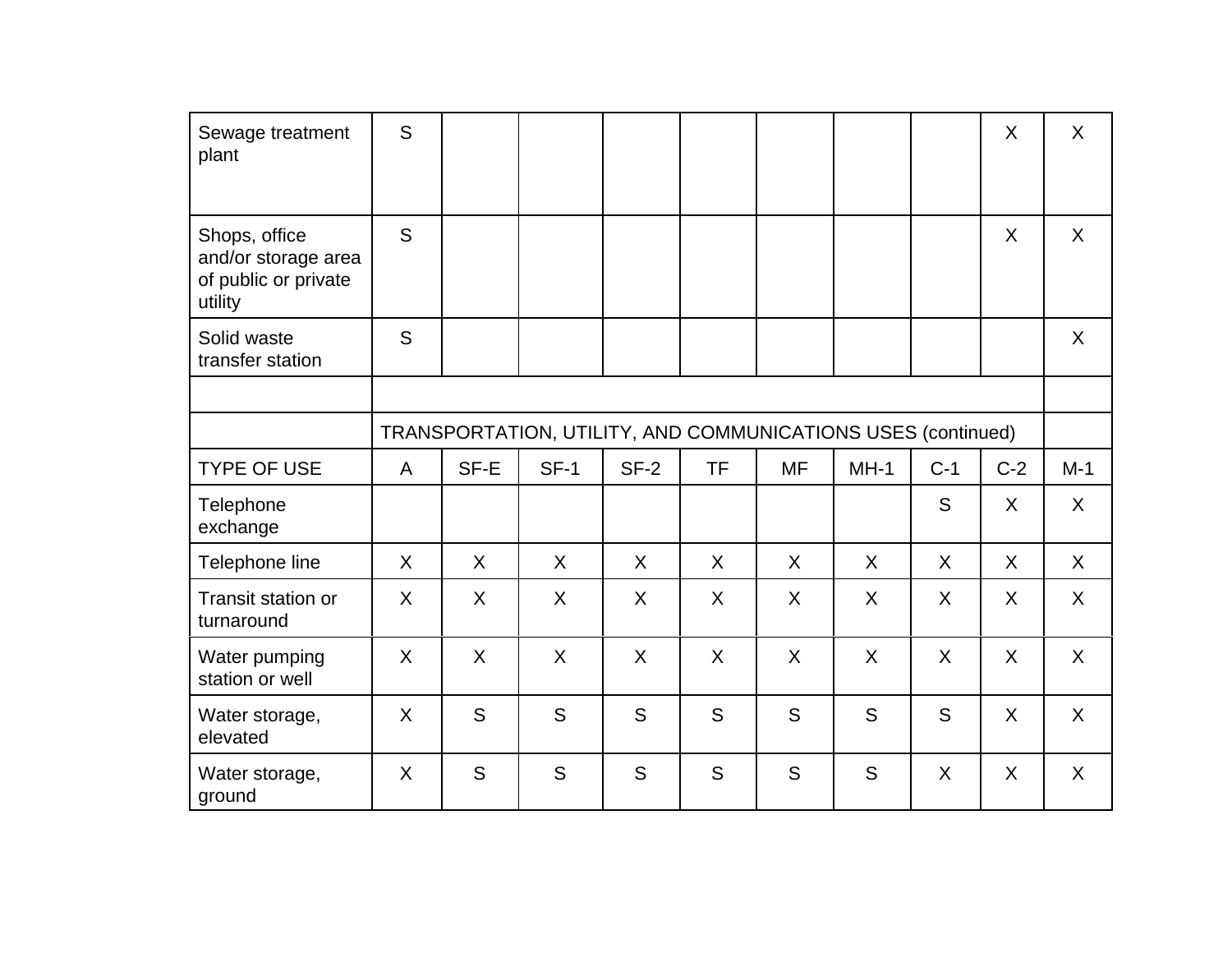| Water treatment<br>plant                      | S            |      |                                                 |        |           |           |        |         | X       | $\sf X$ |
|-----------------------------------------------|--------------|------|-------------------------------------------------|--------|-----------|-----------|--------|---------|---------|---------|
|                                               |              |      | AUTOMOBILE AND RELATED SERVICE USES             |        |           |           |        |         |         |         |
| <b>TYPE OF USE</b>                            | A            | SF-E | $SF-1$                                          | $SF-2$ | <b>TF</b> | <b>MF</b> | $MH-1$ | $C-1$   | $C-2$   | $M-1$   |
| Auto laundry                                  |              |      |                                                 |        |           |           |        | S       | X       | X       |
| Auto leasing                                  |              |      |                                                 |        |           |           |        | S       | S       | X       |
| Auto paint and<br>body shop                   |              |      |                                                 |        |           |           |        |         |         | X       |
| Auto parts sales<br>(inside)                  |              |      |                                                 |        |           |           |        | $\sf X$ | $\sf X$ | X       |
|                                               |              |      | AUTOMOBILE AND RELATED SERVICE USES (continued) |        |           |           |        |         |         |         |
| <b>TYPE OF USE</b>                            | $\mathsf{A}$ | SF-E | $SF-1$                                          | $SF-2$ | <b>TF</b> | <b>MF</b> | $MH-1$ | $C-1$   | $C-2$   | $M-1$   |
| Auto parts sales<br>(outside)                 |              |      |                                                 |        |           |           |        |         |         | S       |
| Auto repair, major                            |              |      |                                                 |        |           |           |        |         |         | $\sf X$ |
| Auto repair, minor                            |              |      |                                                 |        |           |           |        |         | X       | X       |
| Automobile and<br>trailer sales area,<br>new  |              |      |                                                 |        |           |           |        | S       | X       | $\sf X$ |
| Automobile and<br>trailer sales area,<br>used |              |      |                                                 |        |           |           |        | S       | $\sf X$ | $\sf X$ |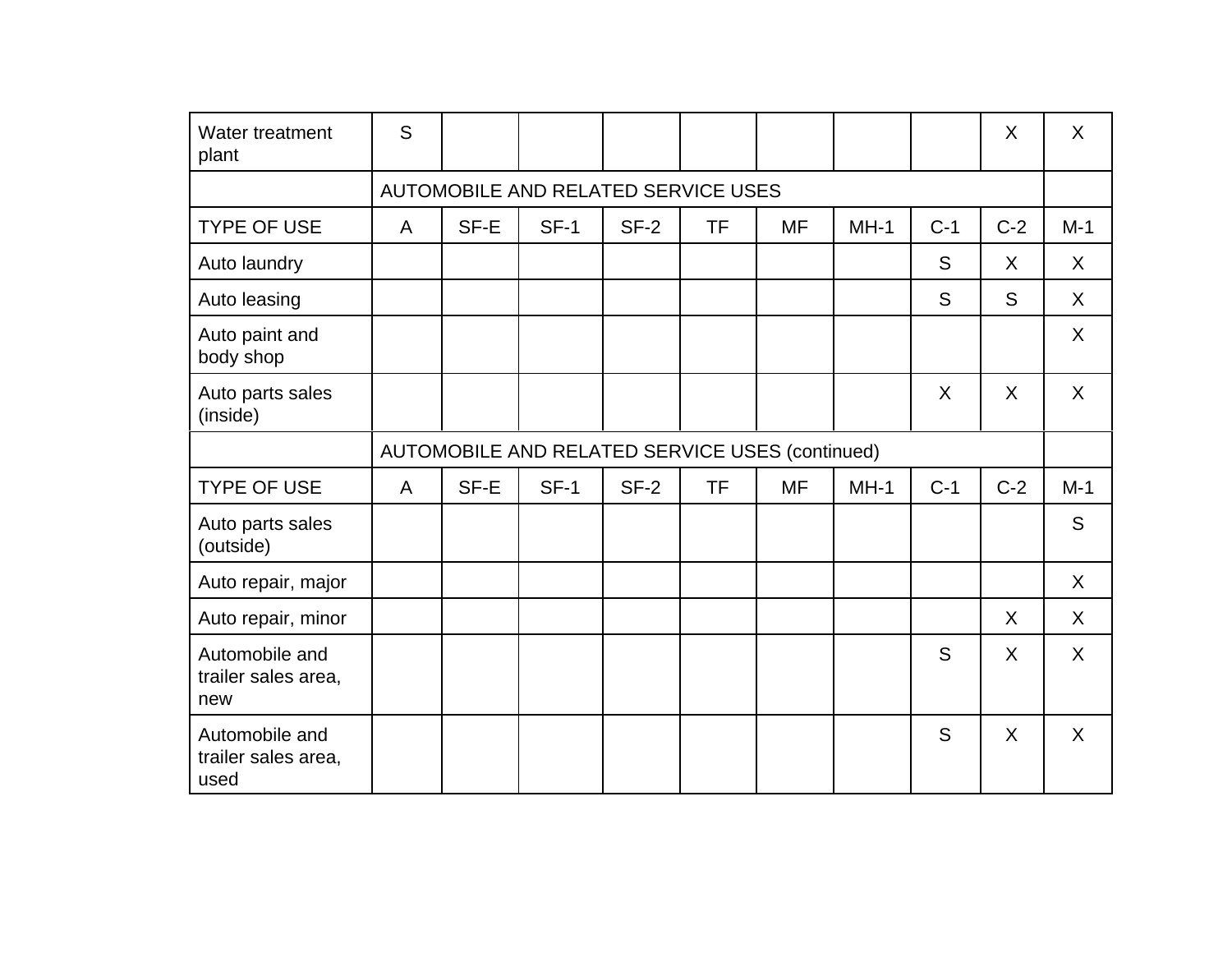| Automobile service<br>station/repair            |              |      |                                                 |        |           |           |        | S     | X       | $\sf X$ |
|-------------------------------------------------|--------------|------|-------------------------------------------------|--------|-----------|-----------|--------|-------|---------|---------|
| Auto storage                                    |              |      |                                                 |        |           |           |        |       |         | $\sf X$ |
| Auto wrecking yard<br>or junk yard              |              |      |                                                 |        |           |           |        |       |         |         |
| <b>Bus terminal</b>                             |              |      |                                                 |        |           |           |        |       | X       | $\sf X$ |
| Car wash                                        |              |      |                                                 |        |           |           |        | S     | X       | X       |
| Motorcycle sales<br>and service                 |              |      |                                                 |        |           |           |        | S     | X       | X       |
|                                                 |              |      |                                                 |        |           |           |        |       |         |         |
|                                                 |              |      |                                                 |        |           |           |        |       |         |         |
|                                                 |              |      | AUTOMOBILE AND RELATED SERVICE USES (continued) |        |           |           |        |       |         |         |
| <b>TYPE OF USE</b>                              | $\mathsf{A}$ | SF-E | $SF-1$                                          | $SF-2$ | <b>TF</b> | <b>MF</b> | $MH-1$ | $C-1$ | $C-2$   | $M-1$   |
| Parking lot or<br>parking garage,<br>automobile |              |      |                                                 |        |           |           |        | X     | X       | X       |
| Parking lot or<br>parking garage,<br>truck      |              |      |                                                 |        |           |           |        |       |         | $\sf X$ |
| Quick oil change<br>facility                    |              |      |                                                 |        |           |           |        | S     | $\sf X$ | X       |
| Quick tuneup<br>facility                        |              |      |                                                 |        |           |           |        | S     | X       | $\sf X$ |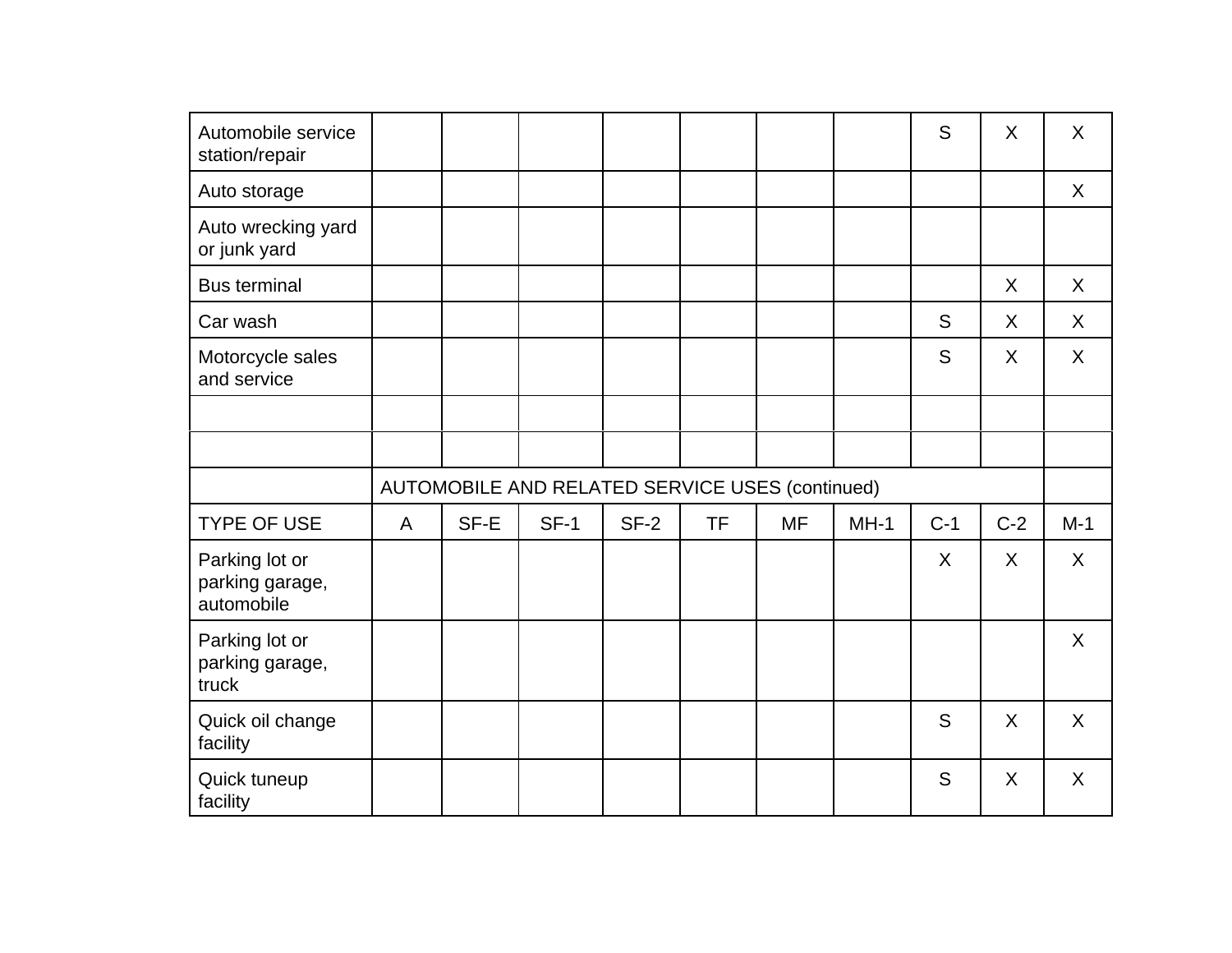| Tire dealer (no<br>outside storage)               |   |      |                                                   |        |           |           |        |       | S       | X            |
|---------------------------------------------------|---|------|---------------------------------------------------|--------|-----------|-----------|--------|-------|---------|--------------|
| Tire dealer (with<br>outside storage)             |   |      |                                                   |        |           |           |        |       | S       | X            |
| Tire retreading and<br>recapping                  |   |      |                                                   |        |           |           |        |       |         | X            |
| Truck and bus<br>leasing                          |   |      |                                                   |        |           |           |        |       | S       | $\mathsf{X}$ |
| Truck and bus<br>repair                           |   |      |                                                   |        |           |           |        |       |         | X            |
| Truck or motor<br>freight terminal                |   |      |                                                   |        |           |           |        |       | S       | $\mathsf{X}$ |
|                                                   |   |      |                                                   |        |           |           |        |       |         |              |
|                                                   |   |      | AUTOMOBILE AND RELATED SERVICE USES (continued)   |        |           |           |        |       |         |              |
| <b>TYPE OF USE</b>                                | A | SF-E | $SF-1$                                            | $SF-2$ | <b>TF</b> | <b>MF</b> | $MH-1$ | $C-1$ | $C-2$   | $M-1$        |
| <b>Truck sales</b>                                |   |      |                                                   |        |           |           |        | S     | $\sf X$ | X            |
|                                                   |   |      | OFFICE, RETAIL, COMMERCIAL, AND SERVICE TYPE USES |        |           |           |        |       |         |              |
| <b>TYPE OF USE</b>                                | A | SF-E | $SF-1$                                            | $SF-2$ | <b>TF</b> | <b>MF</b> | $MH-1$ | $C-1$ | $C-2$   | $M-1$        |
| Air conditioning &<br>refrigeration<br>contractor |   |      |                                                   |        |           |           |        |       | S       | X            |
| Amusement,<br>commercial<br>(indoor)              |   |      |                                                   |        |           |           |        | S     | S       | X            |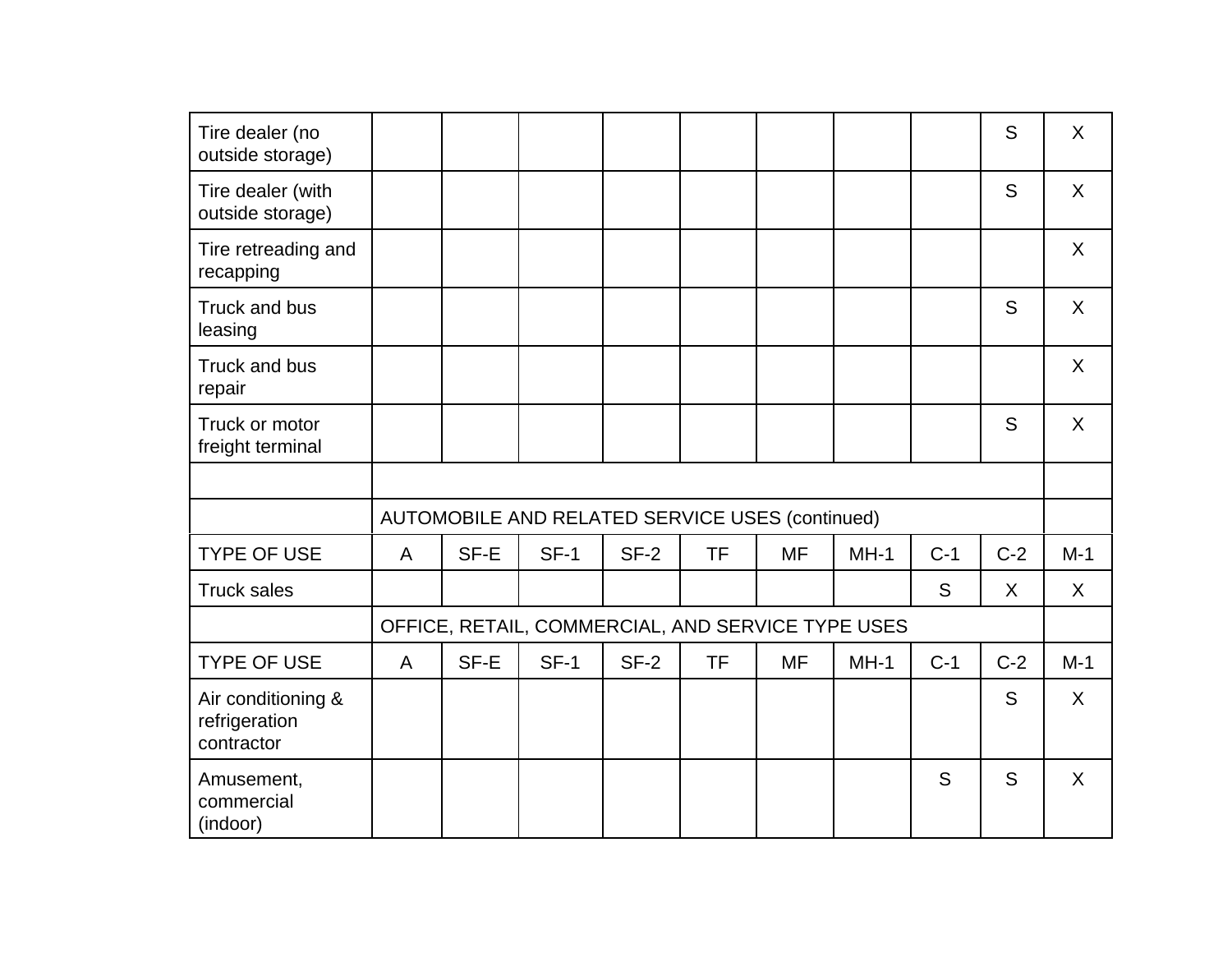| Amusement,<br>commercial<br>(outdoor)             | S |      |                                                               |        |           |           |        |         |         | X            |
|---------------------------------------------------|---|------|---------------------------------------------------------------|--------|-----------|-----------|--------|---------|---------|--------------|
| Antique shop                                      |   |      |                                                               |        |           |           |        | X       | $\sf X$ |              |
| Arcade                                            |   |      |                                                               |        |           |           |        | S       | S       | S            |
| Arts, crafts store<br>(inside sales)              |   |      |                                                               |        |           |           |        | X       | X       | $\sf X$      |
| Arts, crafts store<br>(outdoor sales,<br>limited) |   |      |                                                               |        |           |           |        | X       | $\sf X$ | $\mathsf{X}$ |
| Bakery and<br>confectionery, retail<br>sales      |   |      |                                                               |        |           |           |        | $\sf X$ | X       |              |
|                                                   |   |      | OFFICE, RETAIL, COMMERCIAL, AND SERVICE TYPE USES (continued) |        |           |           |        |         |         |              |
| <b>TYPE OF USE</b>                                | A | SF-E | $SF-1$                                                        | $SF-2$ | <b>TF</b> | <b>MF</b> | $MH-1$ | $C-1$   | $C-2$   | $M-1$        |
| Bakery and<br>confectionery,<br>commercial        |   |      |                                                               |        |           |           |        |         |         | $\sf X$      |
| Bank, savings and<br>loan, credit union           |   |      |                                                               |        |           |           |        | X       | $\sf X$ | S            |
| Boat sales and<br>storage                         |   |      |                                                               |        |           |           |        |         | X       | $\sf X$      |
| Barber shop                                       |   |      |                                                               |        |           |           |        | X       | X       |              |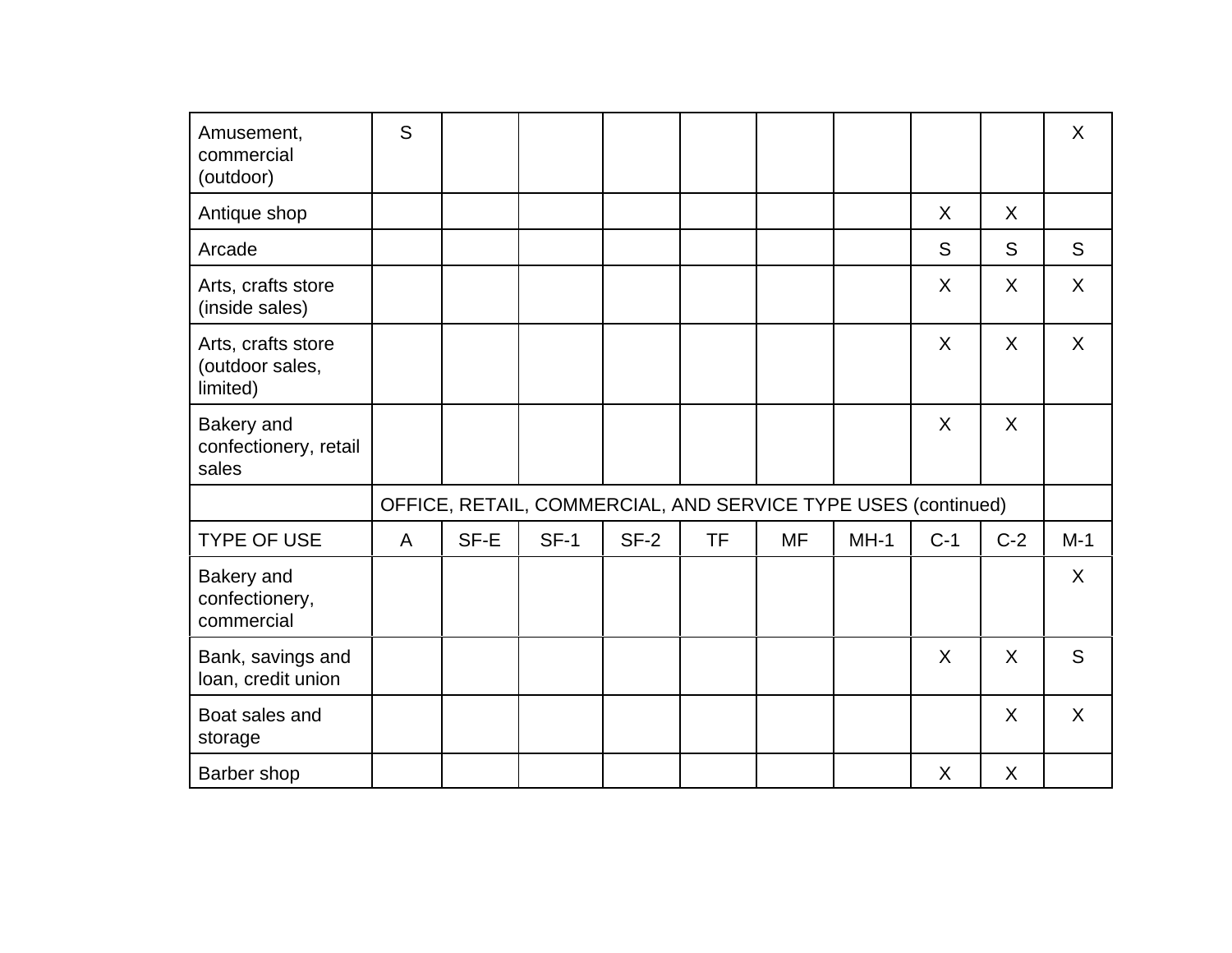| Barber school or<br>college                                   |   |      |                                                               |        |           |           |        | X     | X     | X            |
|---------------------------------------------------------------|---|------|---------------------------------------------------------------|--------|-----------|-----------|--------|-------|-------|--------------|
| <b>Beauty culture</b><br>school;<br>cosmetology spec.<br>shop |   |      |                                                               |        |           |           |        | X     | X     | $\mathsf{X}$ |
| Beauty shop                                                   |   |      |                                                               |        |           |           |        | X     | X     |              |
| Bldg. Materials,<br>hardware (inside<br>storage)              |   |      |                                                               |        |           |           |        | X     | X     | X            |
| Bldg. Materials,<br>hardware (outside<br>storage)             |   |      |                                                               |        |           |           |        | S     | S     | X            |
| <b>Business service</b>                                       |   |      |                                                               |        |           |           |        | X     | X     | $\mathsf{X}$ |
|                                                               |   |      |                                                               |        |           |           |        |       |       |              |
|                                                               |   |      | OFFICE, RETAIL, COMMERCIAL, AND SERVICE TYPE USES (continued) |        |           |           |        |       |       |              |
| <b>TYPE OF USE</b>                                            | A | SF-E | $SF-1$                                                        | $SF-2$ | <b>TF</b> | <b>MF</b> | $MH-1$ | $C-1$ | $C-2$ | $M-1$        |
| Cabinet and<br>upholstery shop                                |   |      |                                                               |        |           |           |        |       | S     | $\mathsf{X}$ |
| Cleaning and<br>dyeing, small shop                            |   |      |                                                               |        |           |           |        | S     | S     | X            |
| Clinic, medical or<br>dental                                  |   |      |                                                               |        |           |           |        | X     | X     |              |
| Club, private                                                 |   |      |                                                               |        |           |           |        |       | S     |              |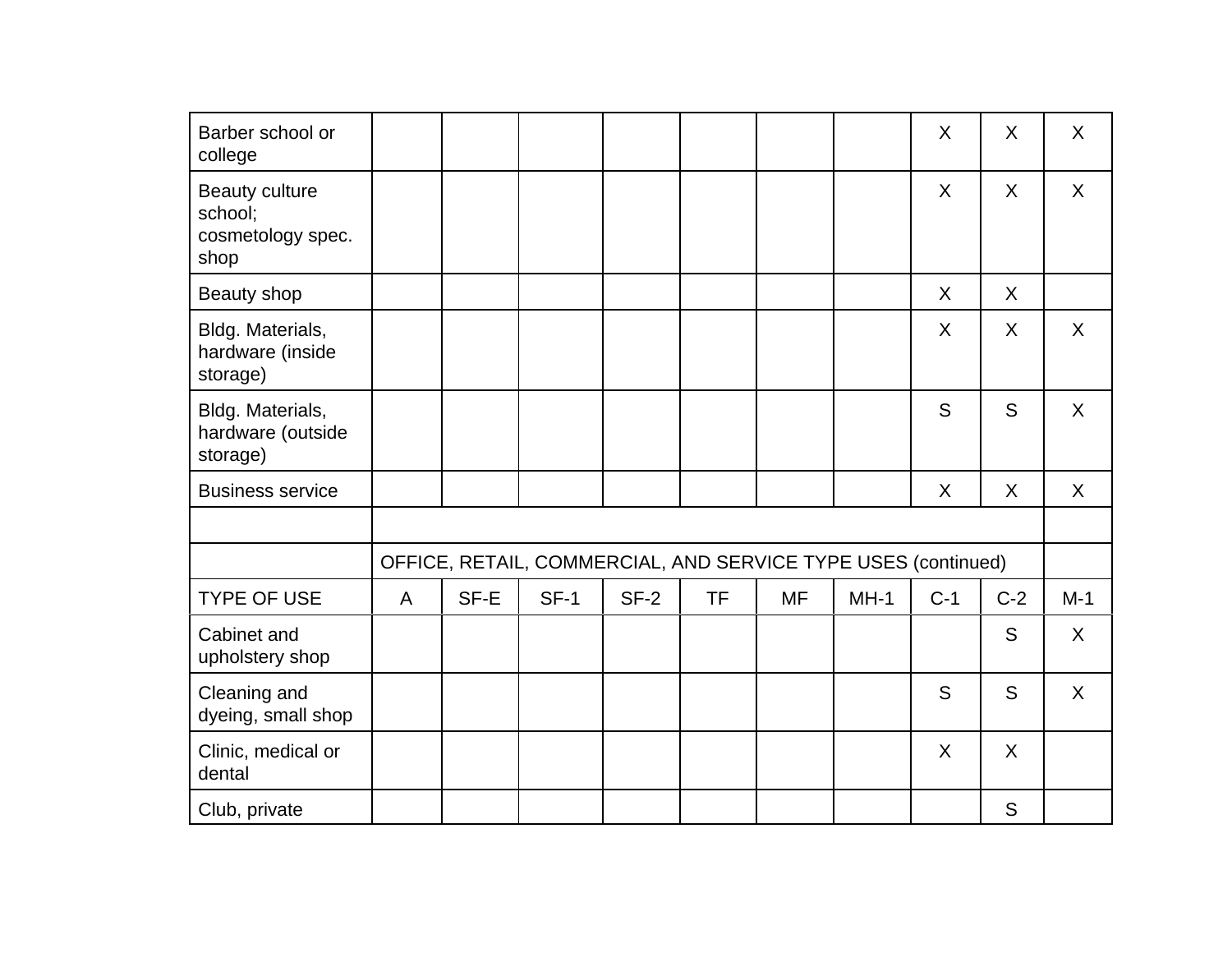| Convenience store                                  |              |      |                                                               |        |           | S         |        | $\sf X$ | X       | S       |
|----------------------------------------------------|--------------|------|---------------------------------------------------------------|--------|-----------|-----------|--------|---------|---------|---------|
| Custom personal<br>service shop                    |              |      |                                                               |        |           |           |        | X       | X       | S       |
| Discount, variety,<br>or department store          |              |      |                                                               |        |           |           |        | $\sf X$ | $\sf X$ | S       |
| Drapery,<br>needlework, or<br>weaving shop         |              |      |                                                               |        |           |           |        | $\sf X$ | $\sf X$ | $\sf X$ |
| Engine and motor<br>repair                         |              |      |                                                               |        |           |           |        |         | S       | $\sf X$ |
| Farm equipment,<br>sales & service                 | S            |      |                                                               |        |           |           |        |         | S       | $\sf X$ |
|                                                    |              |      |                                                               |        |           |           |        |         |         |         |
|                                                    |              |      |                                                               |        |           |           |        |         |         |         |
|                                                    |              |      | OFFICE, RETAIL, COMMERCIAL, AND SERVICE TYPE USES (continued) |        |           |           |        |         |         |         |
| <b>TYPE OF USE</b>                                 | $\mathsf{A}$ | SF-E | $SF-1$                                                        | $SF-2$ | <b>TF</b> | <b>MF</b> | $MH-1$ | $C-1$   | $C-2$   | $M-1$   |
| Feed and farm<br>supply (inside<br>sales/storage)  | S            |      |                                                               |        |           |           |        |         | X       | $\sf X$ |
| Feed and farm<br>supply (outside<br>sales/storage) | S            |      |                                                               |        |           |           |        |         | X       | $\sf X$ |
| Flea market                                        | S            |      |                                                               |        |           |           |        | S       | S       | S       |
| <b>Florist</b>                                     |              |      |                                                               |        |           |           |        | X       | X       | S       |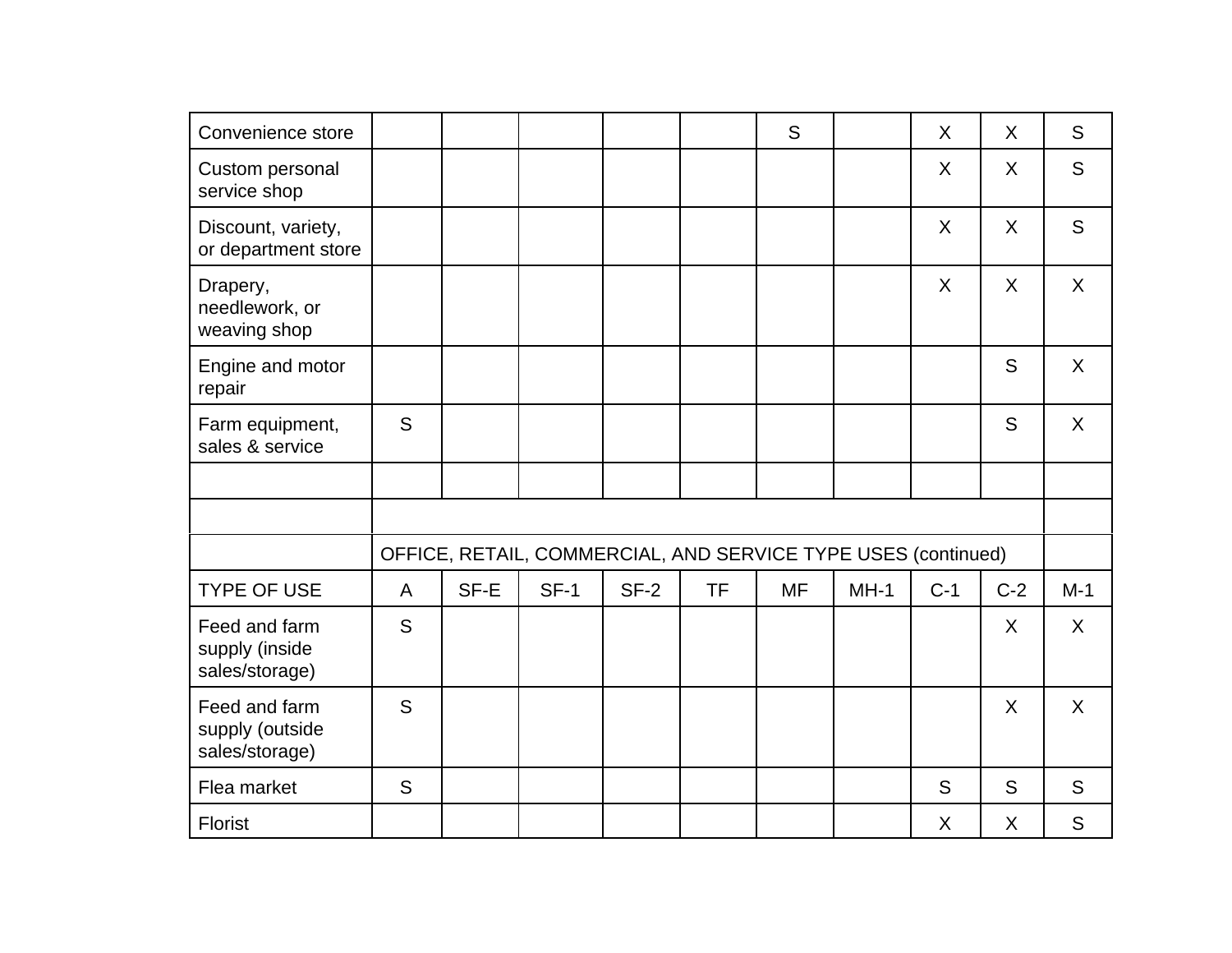| Food store; grocery<br>store                     |              |      |                                                               |        |           |           |        | X       | X     | X       |
|--------------------------------------------------|--------------|------|---------------------------------------------------------------|--------|-----------|-----------|--------|---------|-------|---------|
| Furniture,<br>appliance store                    |              |      |                                                               |        |           |           |        | S       | X     | X       |
| Garden center<br>(retail sales)                  |              |      |                                                               |        |           |           |        | S       | X     | X       |
| General<br>merchandise store                     |              |      |                                                               |        |           |           |        | S       | X     | X       |
| Gymnastic or<br>dance studio                     |              |      |                                                               |        |           |           |        | S       | X     | X       |
| Handcraft shop                                   |              |      |                                                               |        |           |           |        | $\sf X$ | X     | S       |
| Heavy machinery<br>sales                         |              |      |                                                               |        |           |           |        |         | S     | X       |
|                                                  |              |      |                                                               |        |           |           |        |         |       |         |
|                                                  |              |      | OFFICE, RETAIL, COMMERCIAL, AND SERVICE TYPE USES (continued) |        |           |           |        |         |       |         |
| <b>TYPE OF USE</b>                               | $\mathsf{A}$ | SF-E | $SF-1$                                                        | $SF-2$ | <b>TF</b> | <b>MF</b> | $MH-1$ | $C-1$   | $C-2$ | $M-1$   |
| Hotel, motel, motor<br>hotel, or motors<br>lodge |              |      |                                                               |        |           |           |        | S       | X     | X       |
| Household<br>applicance service<br>and repair    |              |      |                                                               |        |           |           |        | S       | X     | $\sf X$ |
| Laboratory,<br>medical or dental                 |              |      |                                                               |        |           |           |        | X       | X     | S       |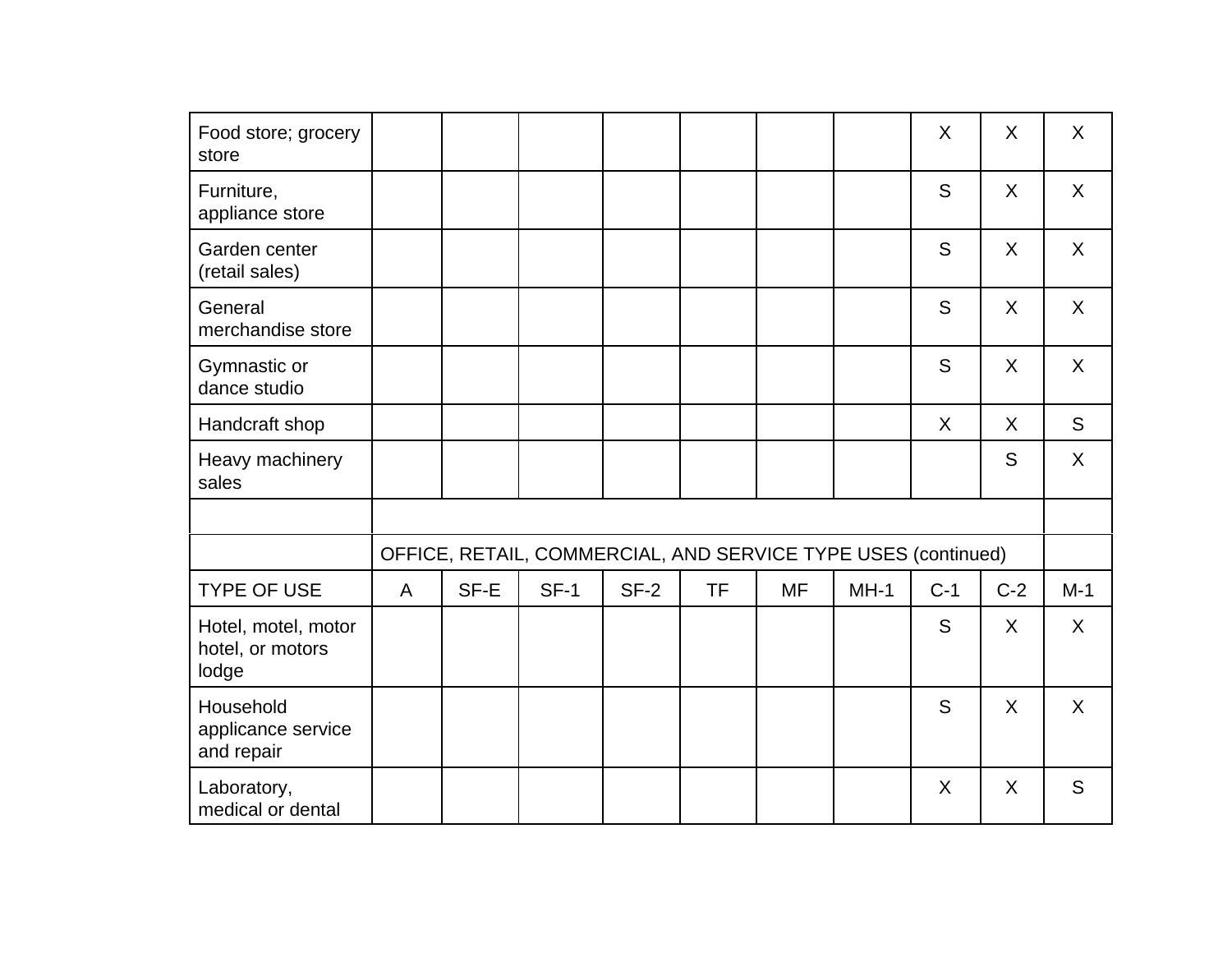| Laboratory,<br>scientific or<br>research |   |      |                                                               |        |           |           |        |       |         | $\sf X$ |
|------------------------------------------|---|------|---------------------------------------------------------------|--------|-----------|-----------|--------|-------|---------|---------|
| Laundry and<br>cleaning, self<br>service |   |      |                                                               |        |           | S         |        | X     | X       | S       |
| Laundry and<br>cleaning,<br>commercial   |   |      |                                                               |        |           |           |        | X     | X       | X       |
| Metal dealer,<br>secondhand              |   |      |                                                               |        |           |           |        |       |         |         |
| Metal dealer,<br>crafted precious        |   |      |                                                               |        |           |           |        | X     | $\sf X$ | S       |
| Miscellaneous<br>retail stores           |   |      |                                                               |        |           |           |        | S     | S       | S       |
|                                          |   |      |                                                               |        |           |           |        |       |         |         |
|                                          |   |      | OFFICE, RETAIL, COMMERCIAL, AND SERVICE TYPE USES (continued) |        |           |           |        |       |         |         |
| <b>TYPE OF USE</b>                       | A | SF-E | $SF-1$                                                        | $SF-2$ | <b>TF</b> | <b>MF</b> | $MH-1$ | $C-1$ | $C-2$   | $M-1$   |
| Mortuary or funeral<br>home              |   |      |                                                               |        |           |           |        | X     | $\sf X$ | X       |
| Motel                                    |   |      |                                                               |        |           |           |        | S     | $\sf X$ | $\sf X$ |
| Office center                            |   |      |                                                               |        |           |           |        | S     | S       | S       |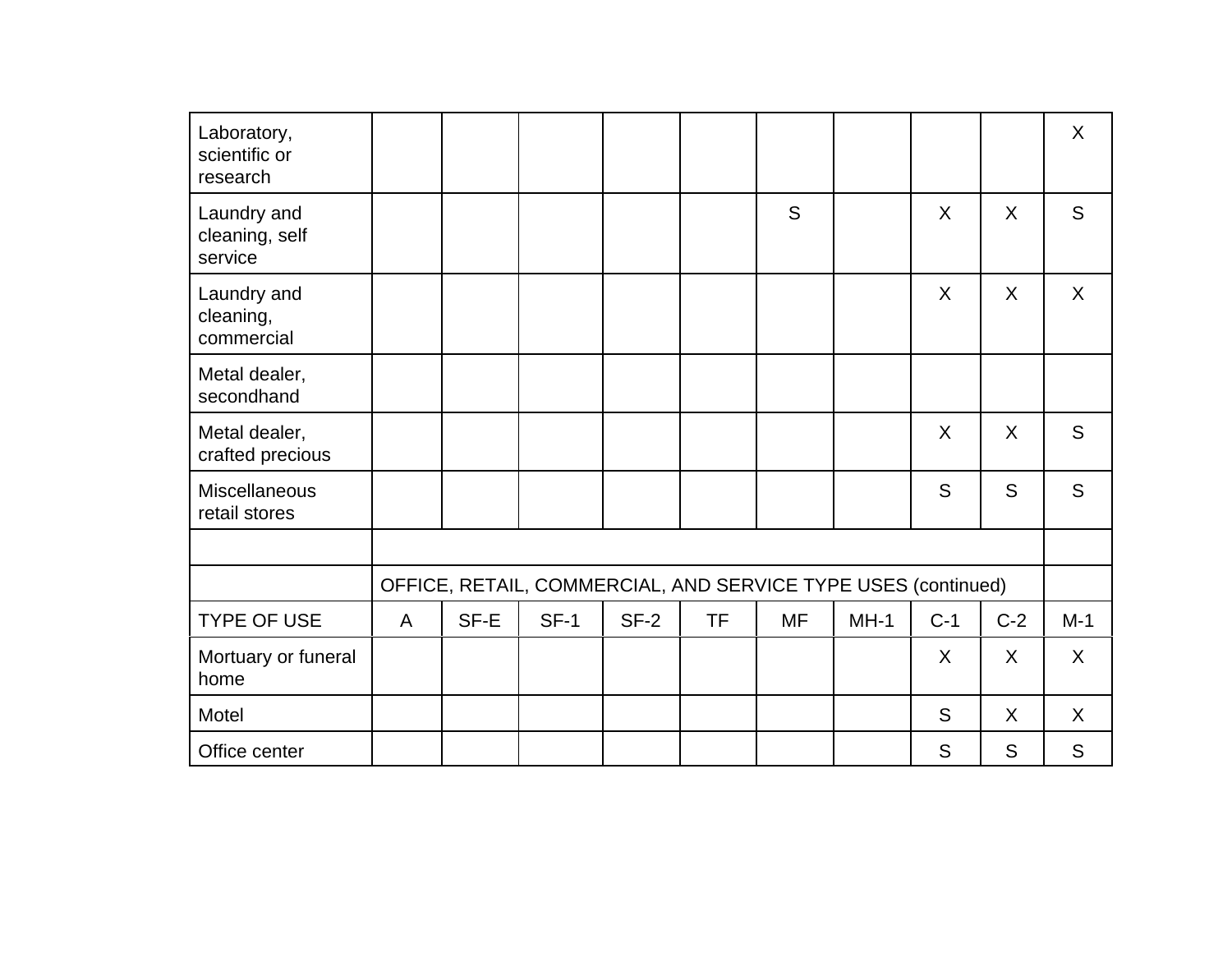| Office, prof. or<br>general<br>administrative          |                |      |                                                               |        |           |           |        | X     | X       |         |
|--------------------------------------------------------|----------------|------|---------------------------------------------------------------|--------|-----------|-----------|--------|-------|---------|---------|
| Office -<br>showroom/warehou<br>se                     |                |      |                                                               |        |           |           |        | S     | $\sf X$ | $\sf X$ |
| Pawn shop                                              |                |      |                                                               |        |           |           |        |       | S       | S       |
| Personal service<br>shop                               |                |      |                                                               |        |           |           |        | S     | S       | S       |
| Pet shop                                               |                |      |                                                               |        |           |           |        | S     | X       |         |
| Medical supplies,<br>sales & service                   |                |      |                                                               |        |           |           |        | X     | X       | $\sf X$ |
| Newspaper printing                                     |                |      |                                                               |        |           |           |        |       | S       | X       |
| Pharmacy                                               |                |      |                                                               |        |           | S         |        | X     | X       | X       |
| Plumbing, heating,<br>refrig. or air cond.<br>business |                |      |                                                               |        |           |           |        |       | X       | X       |
|                                                        |                |      |                                                               |        |           |           |        |       |         |         |
|                                                        |                |      | OFFICE, RETAIL, COMMERCIAL, AND SERVICE TYPE USES (continued) |        |           |           |        |       |         |         |
| <b>TYPE OF USE</b>                                     | $\overline{A}$ | SF-E | $SF-1$                                                        | $SF-2$ | <b>TF</b> | <b>MF</b> | $MH-1$ | $C-1$ | $C-2$   | $M-1$   |
| Plumbing service                                       |                |      |                                                               |        |           |           |        |       | X       | X       |
| Portable building<br>sales                             |                |      |                                                               |        |           |           |        |       |         | X       |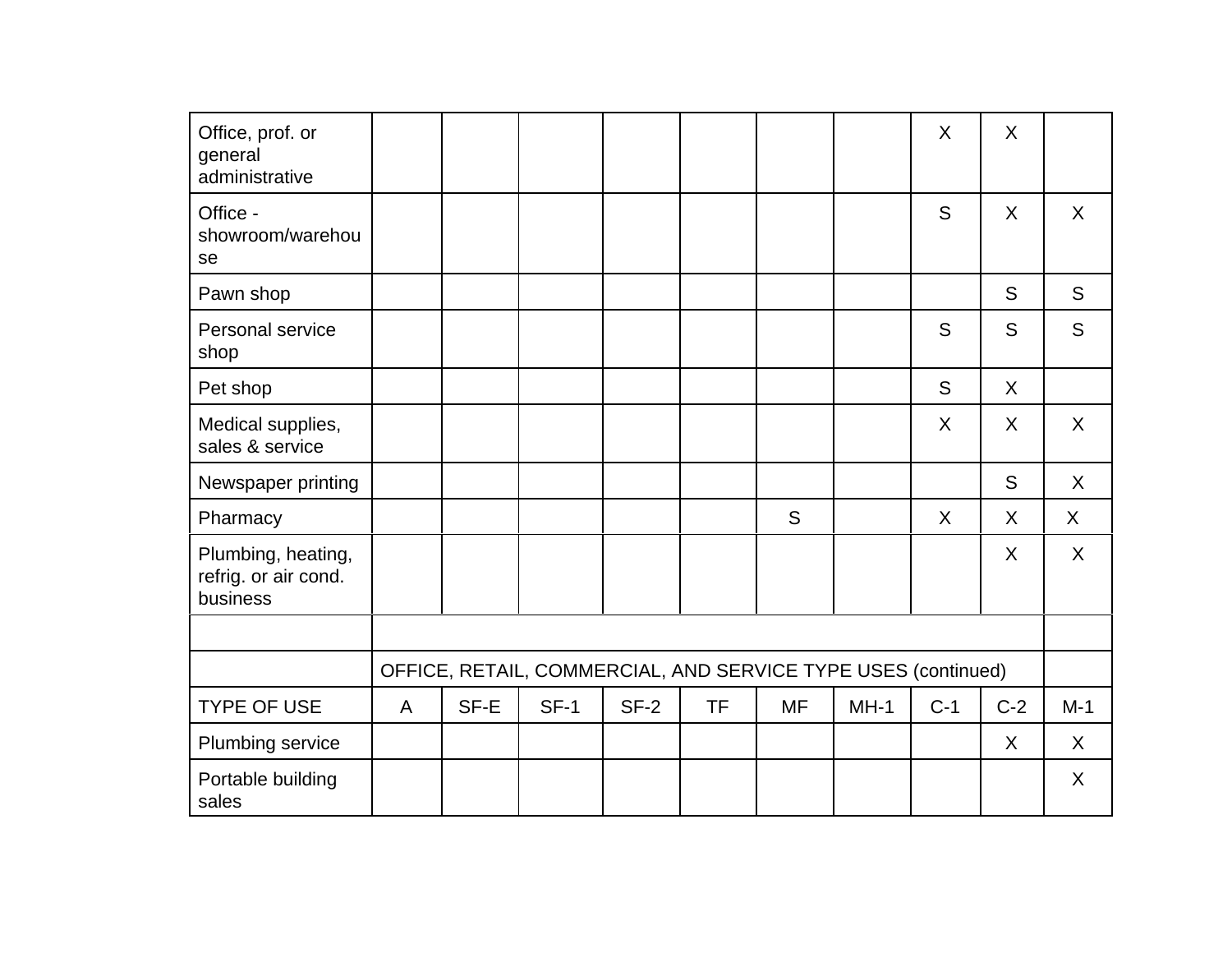| Post office,<br>government and<br>private                                           |   |      |                                                               |        |           |           |        | X       | X       | X     |
|-------------------------------------------------------------------------------------|---|------|---------------------------------------------------------------|--------|-----------|-----------|--------|---------|---------|-------|
| Print shop                                                                          |   |      |                                                               |        |           |           |        | S       | S       | X     |
| Racquetball<br>facilities                                                           |   |      |                                                               |        |           |           |        | S       | X       | X     |
| Restaurant or<br>cafeteria, with<br>drive-in service                                |   |      |                                                               |        |           |           |        | X       | X       | X     |
| <b>Restaurant or</b><br>cafeteria, without<br>drive-in or drive-<br>through service |   |      |                                                               |        |           |           |        | X       | X       | X     |
| Restaurant, with<br>drive-in service                                                |   |      |                                                               |        |           |           |        | X       | X       | S     |
| Restaurant, with<br>drive-through<br>service                                        |   |      |                                                               |        |           |           |        | X       | X       | S     |
|                                                                                     |   |      |                                                               |        |           |           |        |         |         |       |
|                                                                                     |   |      |                                                               |        |           |           |        |         |         |       |
|                                                                                     |   |      | OFFICE, RETAIL, COMMERCIAL, AND SERVICE TYPE USES (continued) |        |           |           |        |         |         |       |
| <b>TYPE OF USE</b>                                                                  | A | SF-E | $SF-1$                                                        | $SF-2$ | <b>TF</b> | <b>MF</b> | $MH-1$ | $C-1$   | $C-2$   | $M-1$ |
| Retail shops and<br>stores other than<br>listed                                     |   |      |                                                               |        |           |           |        | $\sf X$ | $\sf X$ | S     |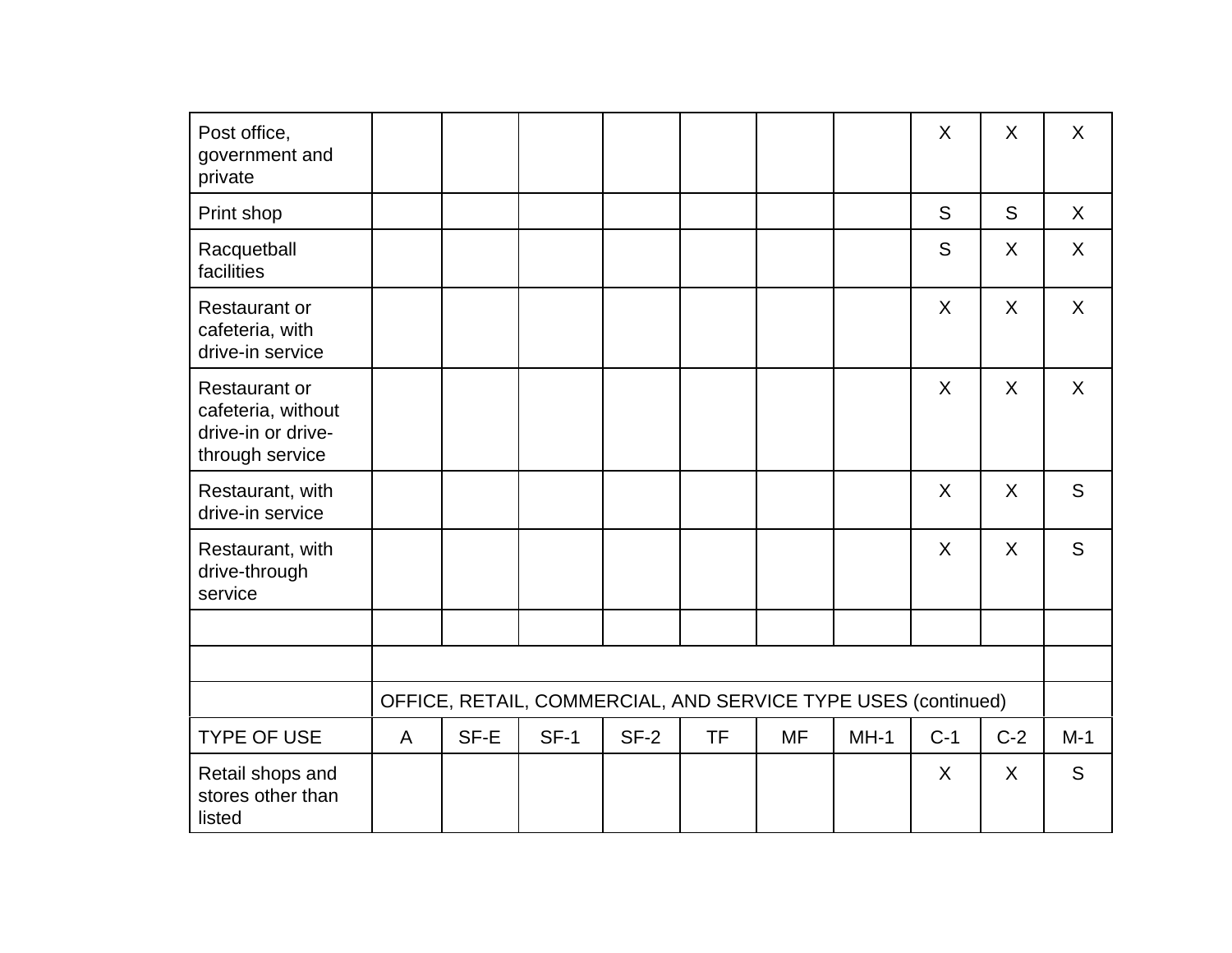| Second hand store,<br>furniture/clothing             |              |      |                                                               |        |           |           |        | S       | X       | X     |
|------------------------------------------------------|--------------|------|---------------------------------------------------------------|--------|-----------|-----------|--------|---------|---------|-------|
| Service, retail                                      |              |      |                                                               |        |           |           |        | X       | X       |       |
| Shopping center                                      |              |      |                                                               |        |           |           |        | S       | X       | X     |
| Storage, repair or<br>furn. & appliance<br>(Inside)  |              |      |                                                               |        |           |           |        | S       | S       | X     |
| Storage, repair or<br>furn. & appliance<br>(Outside) |              |      |                                                               |        |           |           |        | S       | S       | X     |
| <b>Studio</b><br>(photographer,<br>musician, artist) |              |      |                                                               |        |           |           |        | S       | X       | X     |
| Studio for radio and<br>television                   |              |      |                                                               |        |           |           |        | $\sf X$ | $\sf X$ |       |
| Tanning salon                                        |              |      |                                                               |        |           |           |        | S       | $\sf X$ | S     |
| <b>Tattoo Parlor</b>                                 |              |      |                                                               |        |           |           |        | S       | S       | S     |
| <b>Taxidermist</b>                                   |              |      |                                                               |        |           |           |        | S       | X       | S     |
| Theater (indoor)                                     |              |      |                                                               |        |           |           |        | X       | X       | X     |
|                                                      |              |      | OFFICE, RETAIL, COMMERCIAL, AND SERVICE TYPE USES (continued) |        |           |           |        |         |         |       |
| <b>TYPE OF USE</b>                                   | $\mathsf{A}$ | SF-E | $SF-1$                                                        | $SF-2$ | <b>TF</b> | <b>MF</b> | $MH-1$ | $C-1$   | $C-2$   | $M-1$ |
| Theater (outdoor)                                    | S            |      |                                                               |        |           |           |        | S       | S       | S     |
| Tool rental shop                                     |              |      |                                                               |        |           |           |        | S       | X       | X     |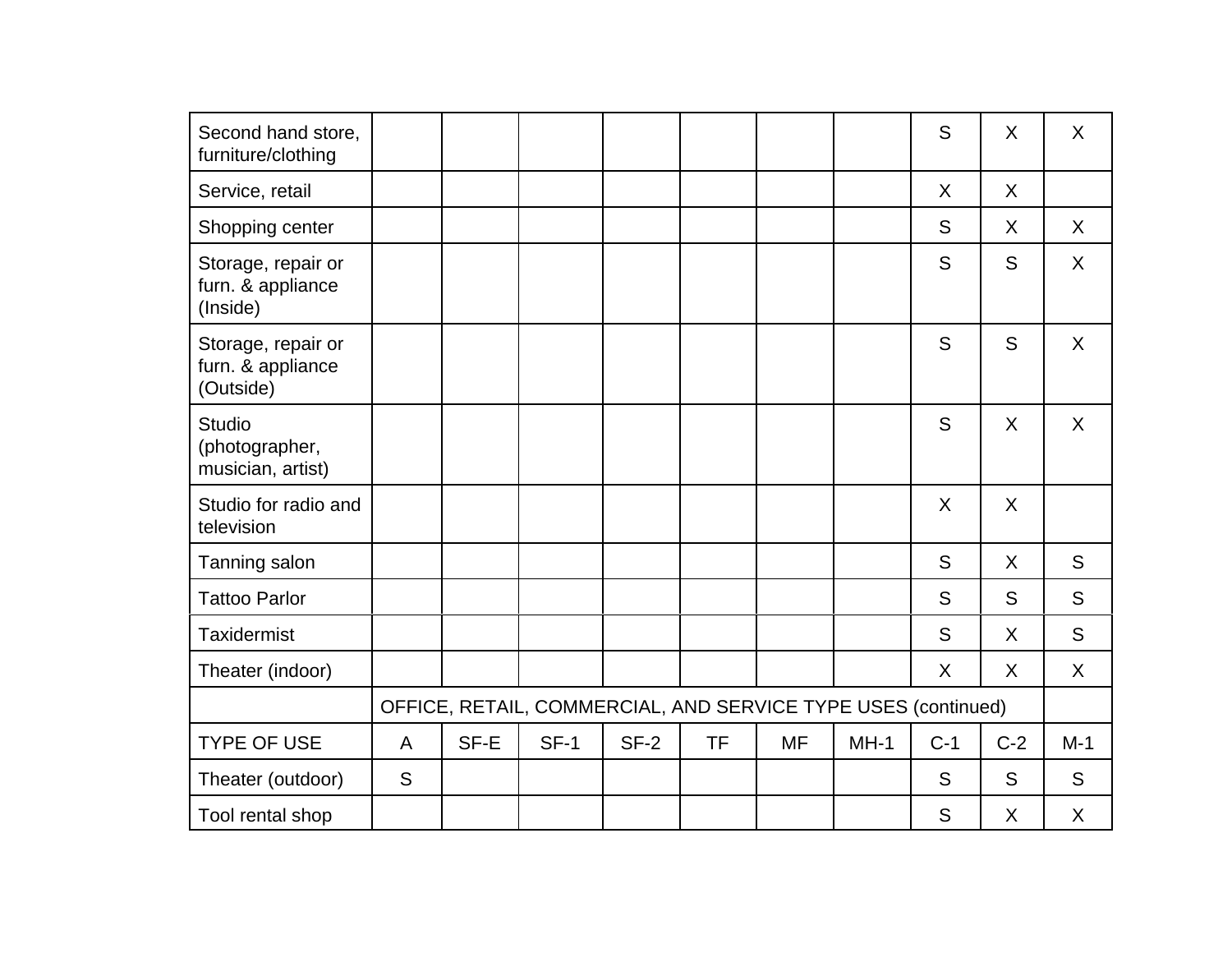| Trailer,<br>manufactured<br>housing or mobile<br>home display and<br>sales |              |      |                                                          |        |           |           | X      |       | S       | $\sf X$ |
|----------------------------------------------------------------------------|--------------|------|----------------------------------------------------------|--------|-----------|-----------|--------|-------|---------|---------|
| <b>Trailer rental</b>                                                      |              |      |                                                          |        |           |           |        |       | S       | $\sf X$ |
| Veterinarian clinic<br>(no outside pens)                                   |              |      |                                                          |        |           |           |        | S     | S       | X       |
| Veterinarian clinic<br>(outside pens)                                      |              |      |                                                          |        |           |           |        |       | S       | $\sf X$ |
| Washateria                                                                 |              |      |                                                          |        |           | S         |        | S     | $\sf X$ | $\sf X$ |
|                                                                            |              |      | MANUFACTURING, STORAGE, AND WAREHOUSING USES             |        |           |           |        |       |         |         |
| <b>TYPE OF USE</b>                                                         | $\mathsf{A}$ | SF-E | $SF-1$                                                   | $SF-2$ | <b>TF</b> | <b>MF</b> | $MH-1$ | $C-1$ | $C-2$   | $M-1$   |
| Acetylene gas<br>manufacture or<br>storage                                 | S            |      |                                                          |        |           |           |        |       |         | X       |
| Acid manufacture                                                           |              |      |                                                          |        |           |           |        |       |         |         |
|                                                                            |              |      |                                                          |        |           |           |        |       |         |         |
|                                                                            |              |      |                                                          |        |           |           |        |       |         |         |
|                                                                            |              |      | MANUFACTURING, STORAGE, AND WAREHOUSING USES (continued) |        |           |           |        |       |         |         |
| <b>TYPE OF USE</b>                                                         | A            | SF-E | $SF-1$                                                   | $SF-2$ | <b>TF</b> | <b>MF</b> | $MH-1$ | $C-1$ | $C-2$   | $M-1$   |
| Advertising<br>displays<br>manufacture                                     |              |      |                                                          |        |           |           |        |       |         | $\sf X$ |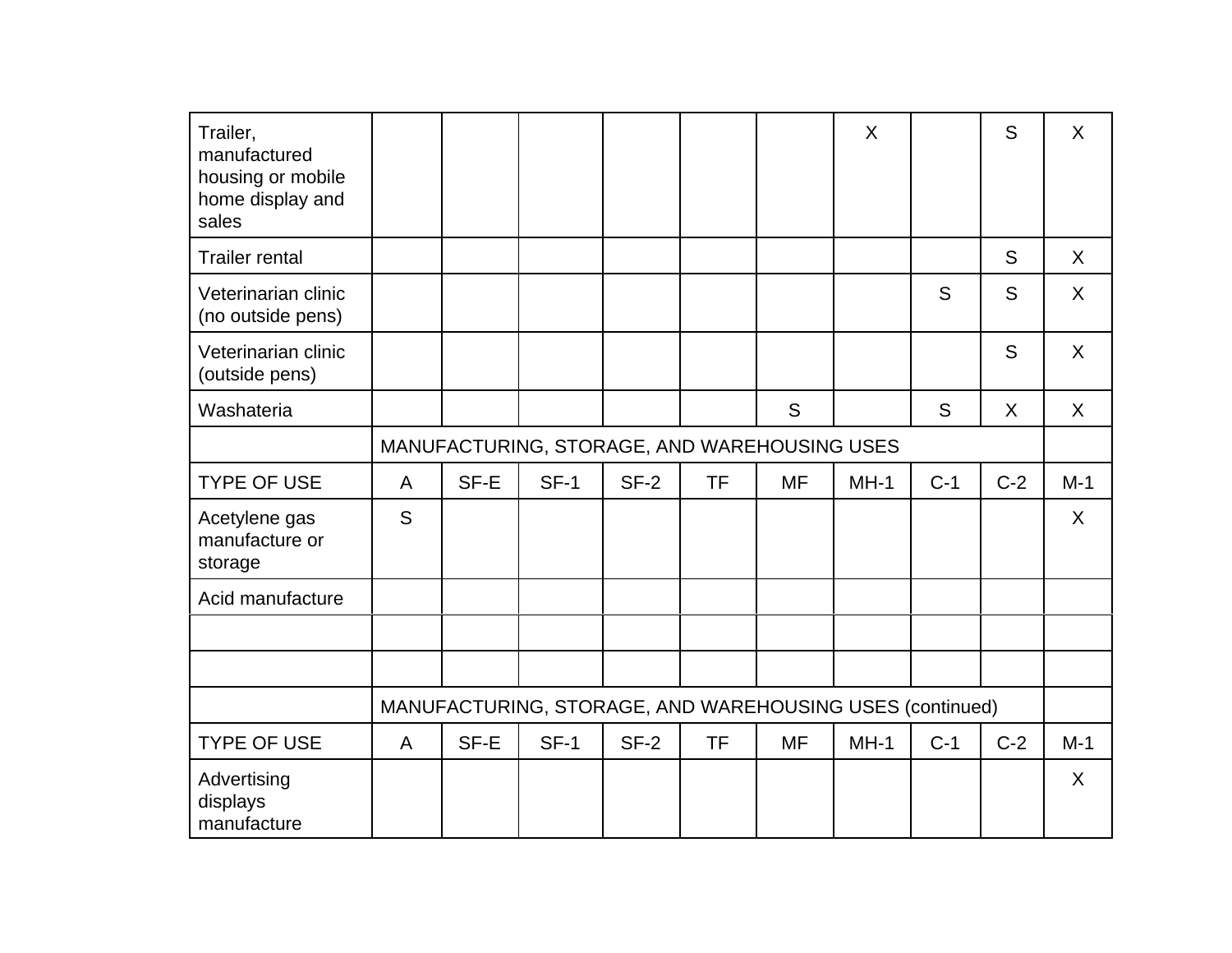| Alcohol<br>manufacture                                               |              |      |                                                          |        |           |           |        |       |       |         |
|----------------------------------------------------------------------|--------------|------|----------------------------------------------------------|--------|-----------|-----------|--------|-------|-------|---------|
| Ammonia, bleach<br>or chorine<br>manufacture                         |              |      |                                                          |        |           |           |        |       |       |         |
| Apparel and other<br>products<br>assembled from<br>finished textiles |              |      |                                                          |        |           |           |        |       |       | X       |
| Arsenal                                                              |              |      |                                                          |        |           |           |        |       |       |         |
| Asphalt<br>manufacture or<br>refining                                |              |      |                                                          |        |           |           |        |       |       |         |
| Bag cleaning                                                         |              |      |                                                          |        |           |           |        |       |       |         |
| <b>Blast furnace</b>                                                 |              |      |                                                          |        |           |           |        |       |       | $\sf X$ |
| Boats, building or<br>repair                                         |              |      |                                                          |        |           |           |        |       |       | X       |
| <b>Boiler works</b>                                                  |              |      |                                                          |        |           |           |        |       |       | X       |
|                                                                      |              |      |                                                          |        |           |           |        |       |       |         |
|                                                                      |              |      | MANUFACTURING, STORAGE, AND WAREHOUSING USES (continued) |        |           |           |        |       |       |         |
| <b>TYPE OF USE</b>                                                   | $\mathsf{A}$ | SF-E | $SF-1$                                                   | $SF-2$ | <b>TF</b> | <b>MF</b> | $MH-1$ | $C-1$ | $C-2$ | $M-1$   |
| Bookbinding,<br>except hand<br>binding                               |              |      |                                                          |        |           |           |        |       |       | X       |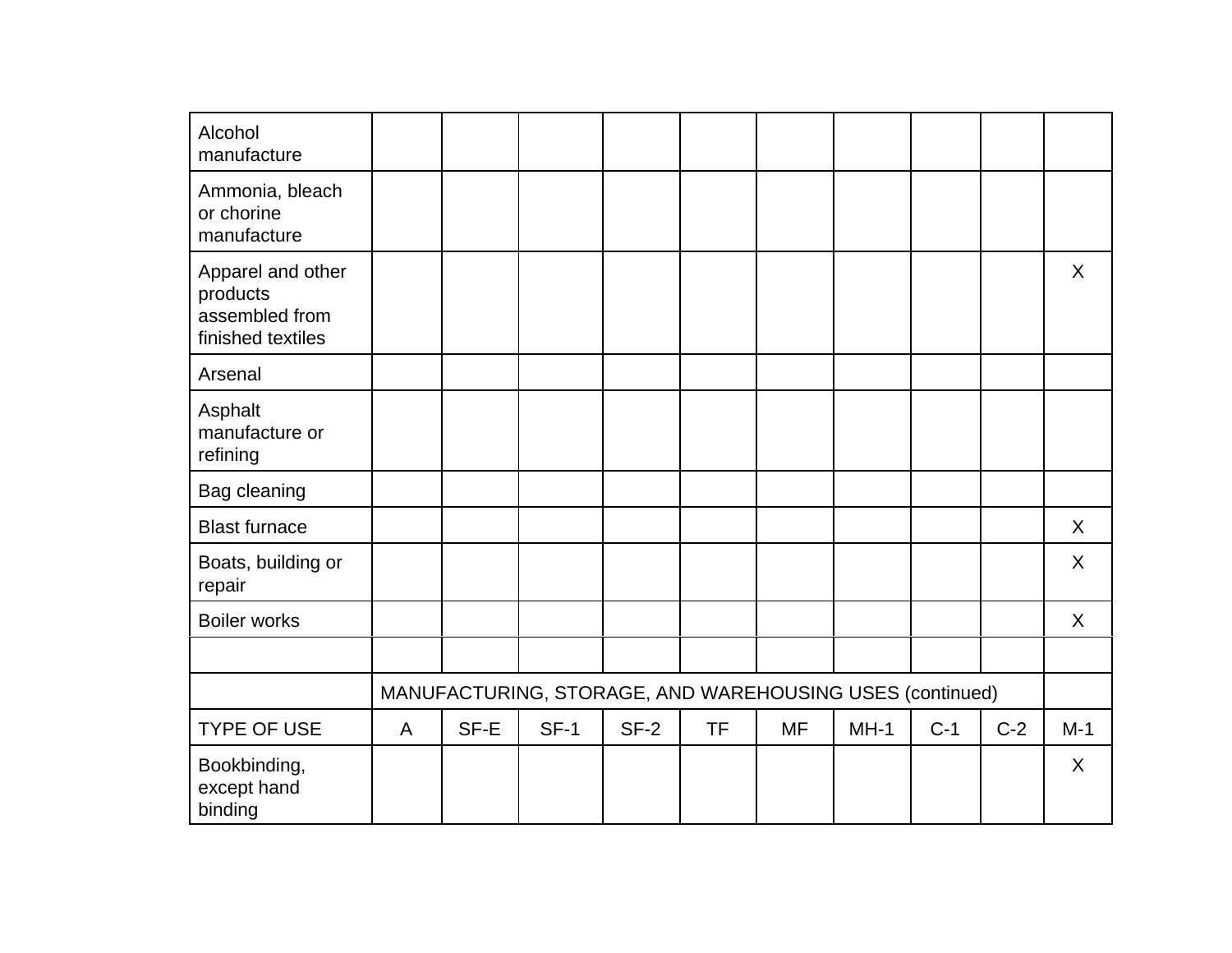| <b>Bottling works</b>                                                          |              |      |                                                          |        |           |           |        |       |         | X            |
|--------------------------------------------------------------------------------|--------------|------|----------------------------------------------------------|--------|-----------|-----------|--------|-------|---------|--------------|
| Brick, tile, pottery<br>or terra cotta<br>manufacture, other<br>than handcraft |              |      |                                                          |        |           |           |        |       |         | S            |
| Brooms or brushes,<br>manufacture                                              |              |      |                                                          |        |           |           |        |       |         | $\mathsf{X}$ |
| <b>Building materials</b><br>(inside storage                                   |              |      |                                                          |        |           |           |        | S     | X       | X            |
| <b>Building materials</b><br>(outside storage)                                 |              |      |                                                          |        |           |           |        | S     | $\sf X$ | $\mathsf{X}$ |
| Cameras or other<br>photographic<br>equipment                                  |              |      |                                                          |        |           |           |        | S     | $\sf X$ | X            |
| Candle<br>manufacture                                                          |              |      |                                                          |        |           |           |        |       |         | X            |
| Carpet<br>manufacture or<br>cleaning                                           |              |      |                                                          |        |           |           |        |       |         | $\sf X$      |
|                                                                                |              |      |                                                          |        |           |           |        |       |         |              |
|                                                                                |              |      | MANUFACTURING, STORAGE, AND WAREHOUSING USES (continued) |        |           |           |        |       |         |              |
| <b>TYPE OF USE</b>                                                             | $\mathsf{A}$ | SF-E | $SF-1$                                                   | $SF-2$ | <b>TF</b> | <b>MF</b> | $MH-1$ | $C-1$ | $C-2$   | $M-1$        |
| Celluloid<br>manufacture or<br>treatment                                       |              |      |                                                          |        |           |           |        |       |         | $\sf X$      |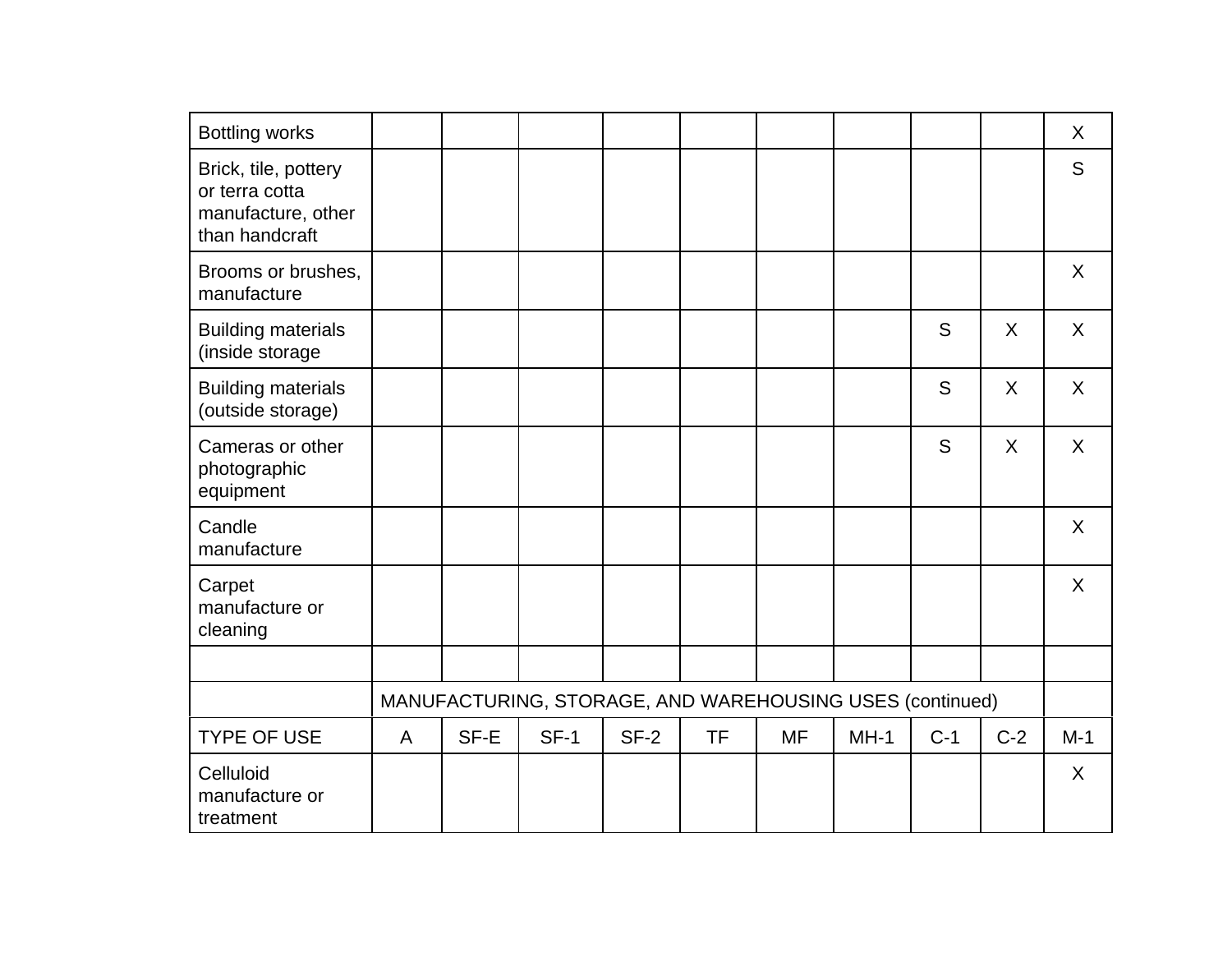| Cement, lime,<br>gypsum or plaster<br>of Paris manuf.                     |   |      |                                                          |        |           |           |         |       |       |       |
|---------------------------------------------------------------------------|---|------|----------------------------------------------------------|--------|-----------|-----------|---------|-------|-------|-------|
| Ceramics, stone,<br>glass, marble or<br>porcelain products<br>manufacture |   |      |                                                          |        |           |           |         |       |       | X     |
| Chemical<br>manufacturing                                                 |   |      |                                                          |        |           |           |         |       |       |       |
| Cleaning and<br>dyeing; dry<br>cleaning plant                             |   |      |                                                          |        |           |           |         |       |       | X     |
| Coal, coke, or<br>wood yard                                               |   |      |                                                          |        |           |           |         |       |       | S     |
| Concrete, asphalt<br>batching plat<br>(perm.)                             |   |      |                                                          |        |           |           |         |       |       | S     |
| Concrete, asphalt<br>batching plant<br>(temp.)                            | X | X    | X                                                        | X      | X         | X         | $\sf X$ | X     | X     | X     |
|                                                                           |   |      |                                                          |        |           |           |         |       |       |       |
|                                                                           |   |      | MANUFACTURING, STORAGE, AND WAREHOUSING USES (continued) |        |           |           |         |       |       |       |
| <b>TYPE OF USE</b>                                                        | A | SF-E | $SF-1$                                                   | $SF-2$ | <b>TF</b> | <b>MF</b> | $MH-1$  | $C-1$ | $C-2$ | $M-1$ |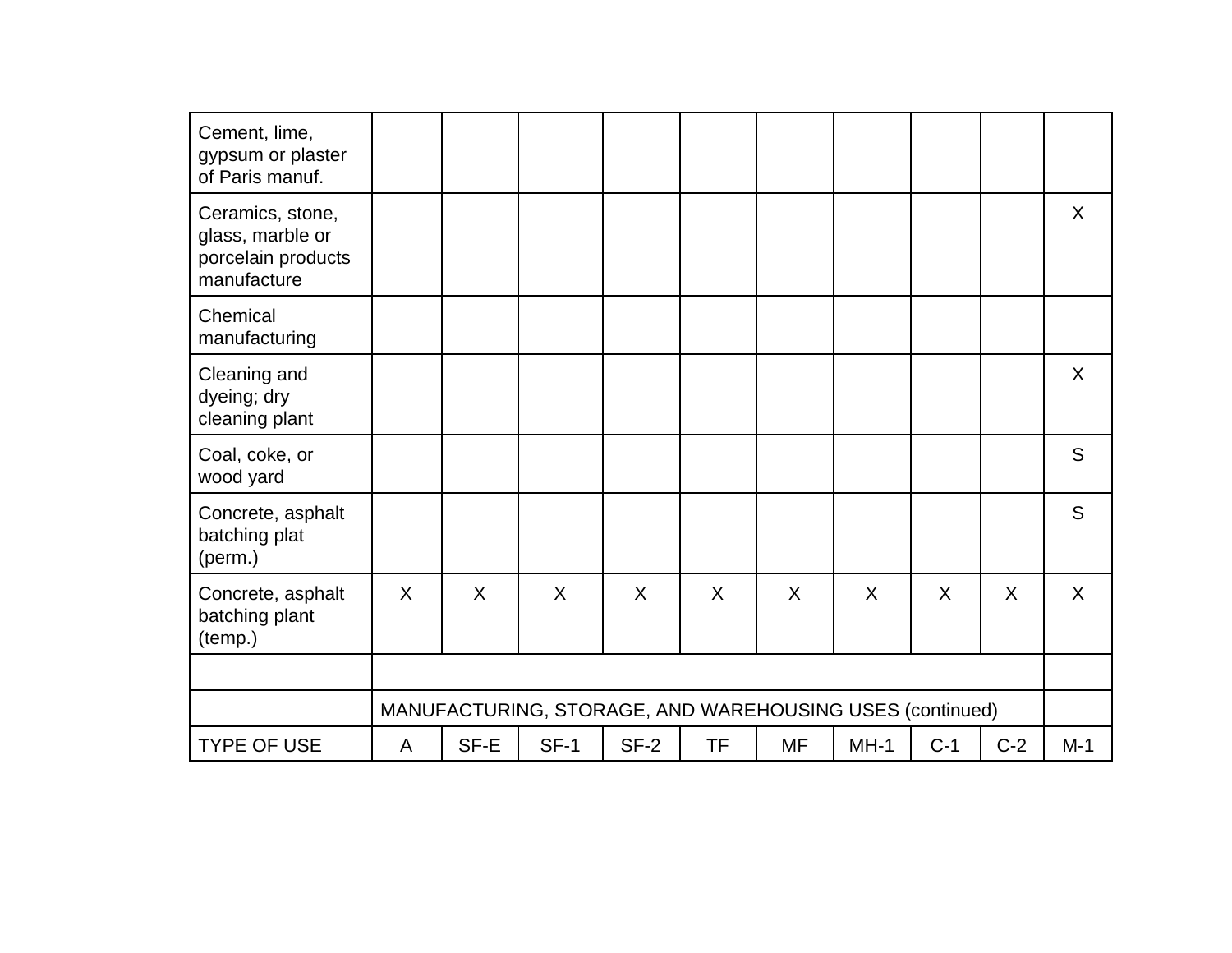| Contractor's shop<br>and storage yard<br>(temporary)  | $\sf X$ | X    | X                                                        | X      | X         | X         | X      | X     | X     | X     |
|-------------------------------------------------------|---------|------|----------------------------------------------------------|--------|-----------|-----------|--------|-------|-------|-------|
| Cosmetic<br>manufacture                               |         |      |                                                          |        |           |           |        |       |       | X     |
| Cotton gin                                            |         |      |                                                          |        |           |           |        |       |       |       |
| Cotton seed oil<br>manufacture                        |         |      |                                                          |        |           |           |        |       |       |       |
| <b>Creosote treatment</b>                             |         |      |                                                          |        |           |           |        |       |       |       |
| Dairy projects<br>processing,<br>manufacturing        | S       |      |                                                          |        |           |           |        |       |       | S     |
| <b>Disinfectant</b><br>manufacture                    |         |      |                                                          |        |           |           |        |       |       |       |
| Distillation of<br>bones, coal or<br>wood             |         |      |                                                          |        |           |           |        |       |       |       |
| Drugs or<br>pharmaceutical<br>products<br>manufacture |         |      |                                                          |        |           |           |        |       |       | S     |
| Dye stuff<br>manufacture                              |         |      |                                                          |        |           |           |        |       |       | S     |
|                                                       |         |      | MANUFACTURING, STORAGE, AND WAREHOUSING USES (continued) |        |           |           |        |       |       |       |
| <b>TYPE OF USE</b>                                    | A       | SF-E | $SF-1$                                                   | $SF-2$ | <b>TF</b> | <b>MF</b> | $MH-1$ | $C-1$ | $C-2$ | $M-1$ |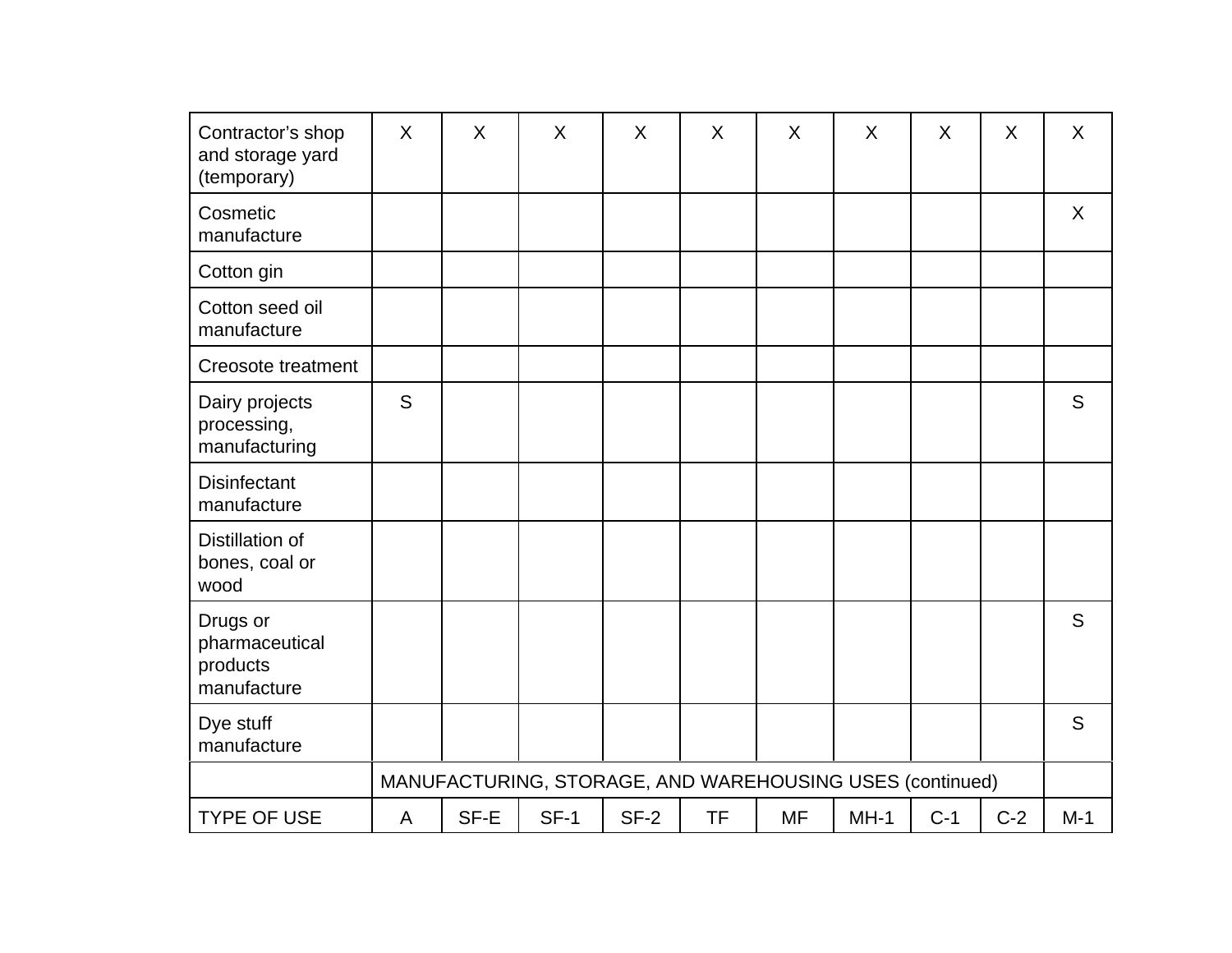| Electrical<br>appliances,<br>supplies, and<br>machinery,<br>assemble or<br>manufacture |   |                                                          |  |  |   | X |
|----------------------------------------------------------------------------------------|---|----------------------------------------------------------|--|--|---|---|
| Electronic<br>products, assembly                                                       |   |                                                          |  |  |   | X |
| Electronic<br>products,<br>manufacturing                                               |   |                                                          |  |  |   | X |
| Emery cloth and<br>sandpaper<br>manufacture                                            |   |                                                          |  |  |   |   |
| Explosives or<br>fireworks<br>manufacture or<br>storage<br>(See Ord. 90-3)             |   |                                                          |  |  |   |   |
| Farm supply sales<br>(inside)                                                          | S |                                                          |  |  | X | X |
|                                                                                        |   |                                                          |  |  |   |   |
|                                                                                        |   |                                                          |  |  |   |   |
|                                                                                        |   |                                                          |  |  |   |   |
|                                                                                        |   | MANUFACTURING, STORAGE, AND WAREHOUSING USES (continued) |  |  |   |   |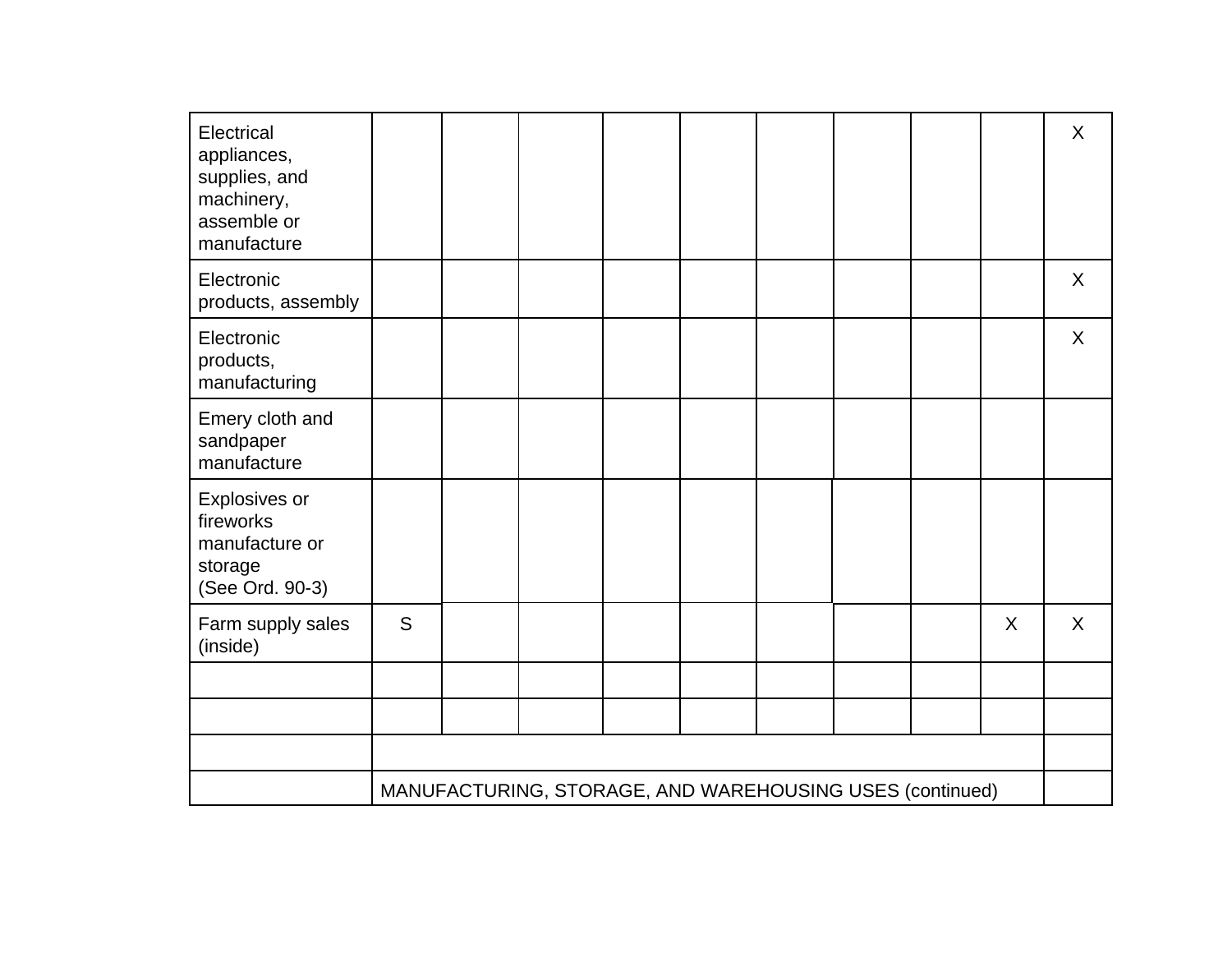| <b>TYPE OF USE</b>                                              | A | SF-E | $SF-1$                                                   | $SF-2$ | <b>TF</b> | <b>MF</b> | $MH-1$ | $C-1$ | $C-2$ | $M-1$   |
|-----------------------------------------------------------------|---|------|----------------------------------------------------------|--------|-----------|-----------|--------|-------|-------|---------|
| Farm supply sales<br>(outside)                                  | S |      |                                                          |        |           |           |        |       |       |         |
| Fat rendering                                                   |   |      |                                                          |        |           |           |        |       |       |         |
| Fertilizer<br>manufacture                                       |   |      |                                                          |        |           |           |        |       |       |         |
| Fiberglass manuf.                                               |   |      |                                                          |        |           |           |        |       |       |         |
| Fish smoking &<br>curing                                        |   |      |                                                          |        |           |           |        |       |       |         |
| Food products<br>processing                                     |   |      |                                                          |        |           |           |        |       | S     | S       |
| Forge plant                                                     |   |      |                                                          |        |           |           |        |       |       |         |
| Foundry (iron,<br>steel, brass or<br>copper)                    |   |      |                                                          |        |           |           |        |       |       |         |
| Fur good<br>manufacture (not<br>including tanning or<br>dyeing) |   |      |                                                          |        |           |           |        |       |       | $\sf X$ |
| Furniture and<br>upholstery<br>manufacture                      |   |      |                                                          |        |           |           |        |       |       | X       |
|                                                                 |   |      |                                                          |        |           |           |        |       |       |         |
|                                                                 |   |      | MANUFACTURING, STORAGE, AND WAREHOUSING USES (continued) |        |           |           |        |       |       |         |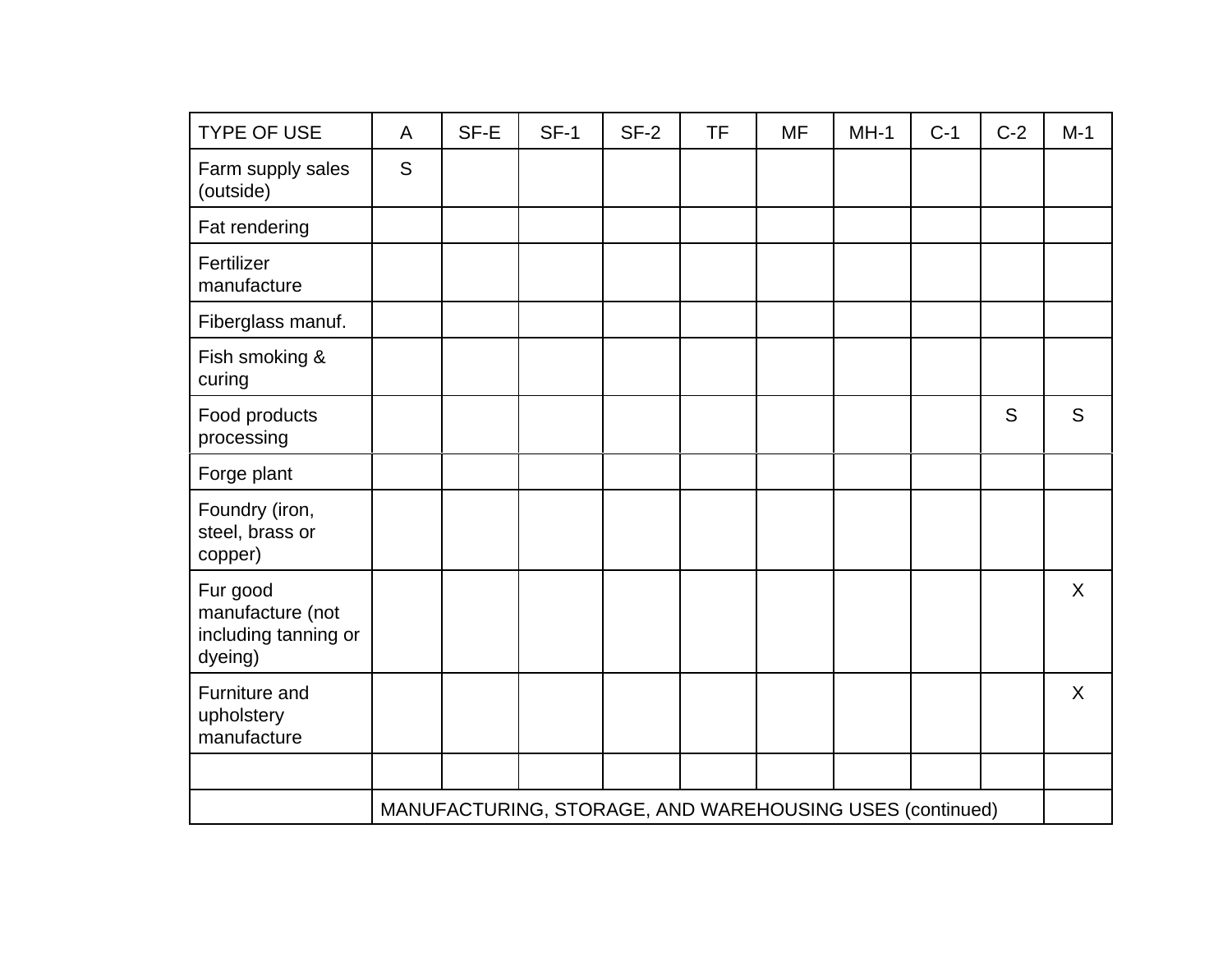| <b>TYPE OF USE</b>                                                                       | A | SF-E | $SF-1$                                                   | $SF-2$ | <b>TF</b> | <b>MF</b> | $MH-1$ | $C-1$ | $C-2$ | $M-1$ |
|------------------------------------------------------------------------------------------|---|------|----------------------------------------------------------|--------|-----------|-----------|--------|-------|-------|-------|
| Garbage, offal or<br>dead animal<br>reduction                                            |   |      |                                                          |        |           |           |        |       |       |       |
| Gas manufacture                                                                          |   |      |                                                          |        |           |           |        |       |       |       |
| General<br>commercial plant                                                              |   |      |                                                          |        |           |           |        |       |       | S     |
| General<br>manufacturing                                                                 |   |      |                                                          |        |           |           |        |       |       | S     |
| Glass products                                                                           |   |      |                                                          |        |           |           |        |       |       | X     |
| Glue or gelatin<br>manufacture                                                           |   |      |                                                          |        |           |           |        |       |       |       |
| Grain elevator                                                                           | S |      |                                                          |        |           |           |        |       |       |       |
| Hatchery                                                                                 | S |      |                                                          |        |           |           |        |       |       |       |
| Herbicide<br>manufacture                                                                 |   |      |                                                          |        |           |           |        |       |       |       |
| Household<br>appliance products<br>assembly &<br>manufacture from<br>prefabricated parts |   |      |                                                          |        |           |           |        |       |       | X     |
| Ice production, dry<br>or natural                                                        |   |      |                                                          |        |           |           |        |       |       |       |
|                                                                                          |   |      | MANUFACTURING, STORAGE, AND WAREHOUSING USES (continued) |        |           |           |        |       |       |       |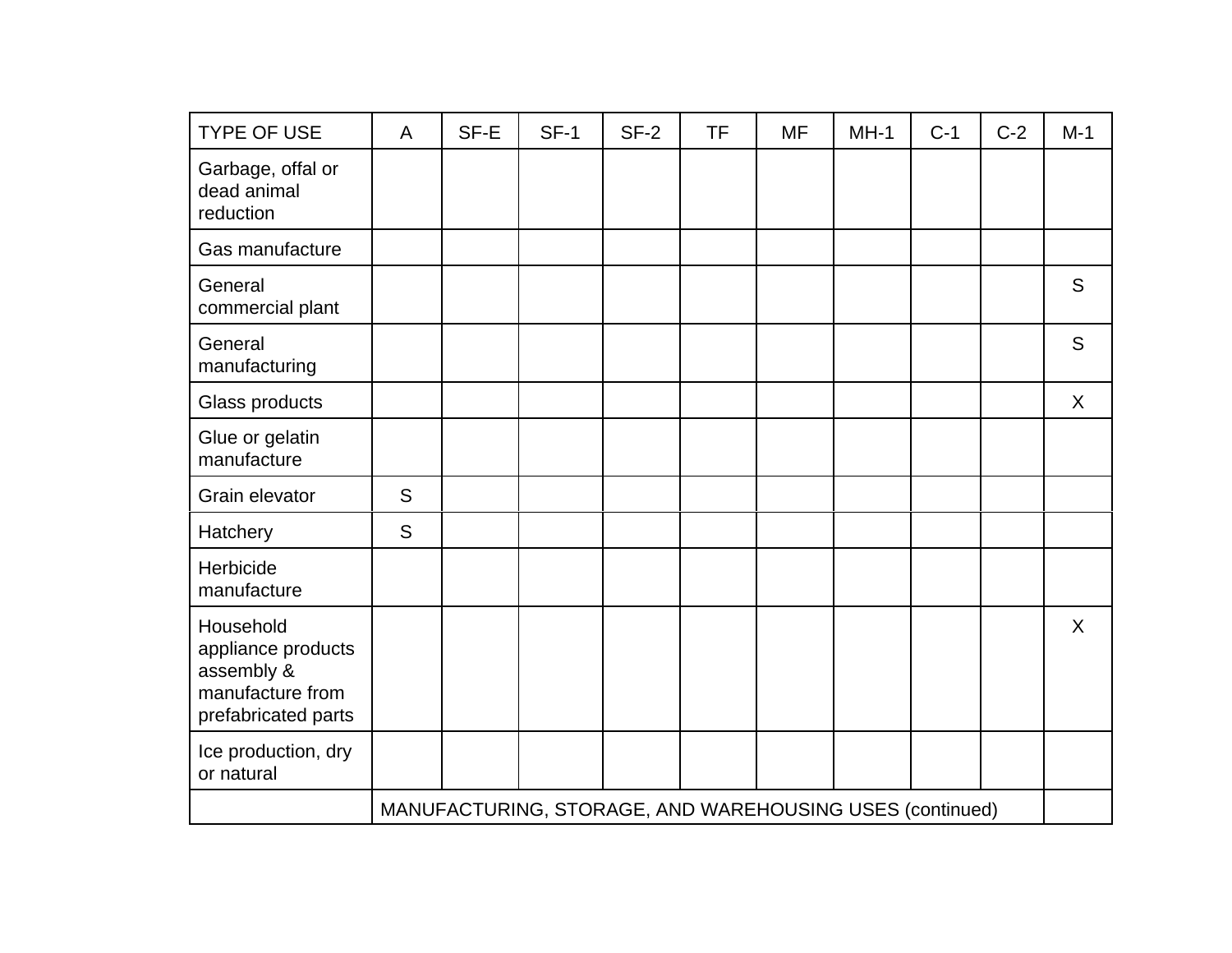| <b>TYPE OF USE</b>                                         | A | SF-E | <b>SF-1</b>                                              | $SF-2$ | <b>TF</b> | <b>MF</b> | $MH-1$ | $C-1$ | $C-2$ | $M-1$   |
|------------------------------------------------------------|---|------|----------------------------------------------------------|--------|-----------|-----------|--------|-------|-------|---------|
| Industrial park                                            |   |      |                                                          |        |           |           |        |       |       | X       |
| Insect poison<br>manufacture                               |   |      |                                                          |        |           |           |        |       |       |         |
| Junk or salvage<br>yard                                    |   |      |                                                          |        |           |           |        |       |       |         |
| Jute, hemp, sisal or<br>oakum projects<br>manufacture      |   |      |                                                          |        |           |           |        |       |       | S       |
| Laundry plant                                              |   |      |                                                          |        |           |           |        |       |       | X       |
| Light<br>manufacturing                                     |   |      |                                                          |        |           |           |        |       |       | X       |
| Livestock feed<br>yards                                    | S |      |                                                          |        |           |           |        |       |       |         |
| <b>Mattress</b><br>manufacture or<br>renovation            |   |      |                                                          |        |           |           |        |       |       |         |
| Meat<br>processing/locker<br>plant/frozen food<br>products | S |      |                                                          |        |           |           |        |       | S     | $\sf X$ |
| <b>Metal fabrication</b>                                   |   |      |                                                          |        |           |           |        |       | S     | X       |
|                                                            |   |      |                                                          |        |           |           |        |       |       |         |
|                                                            |   |      | MANUFACTURING, STORAGE, AND WAREHOUSING USES (continued) |        |           |           |        |       |       |         |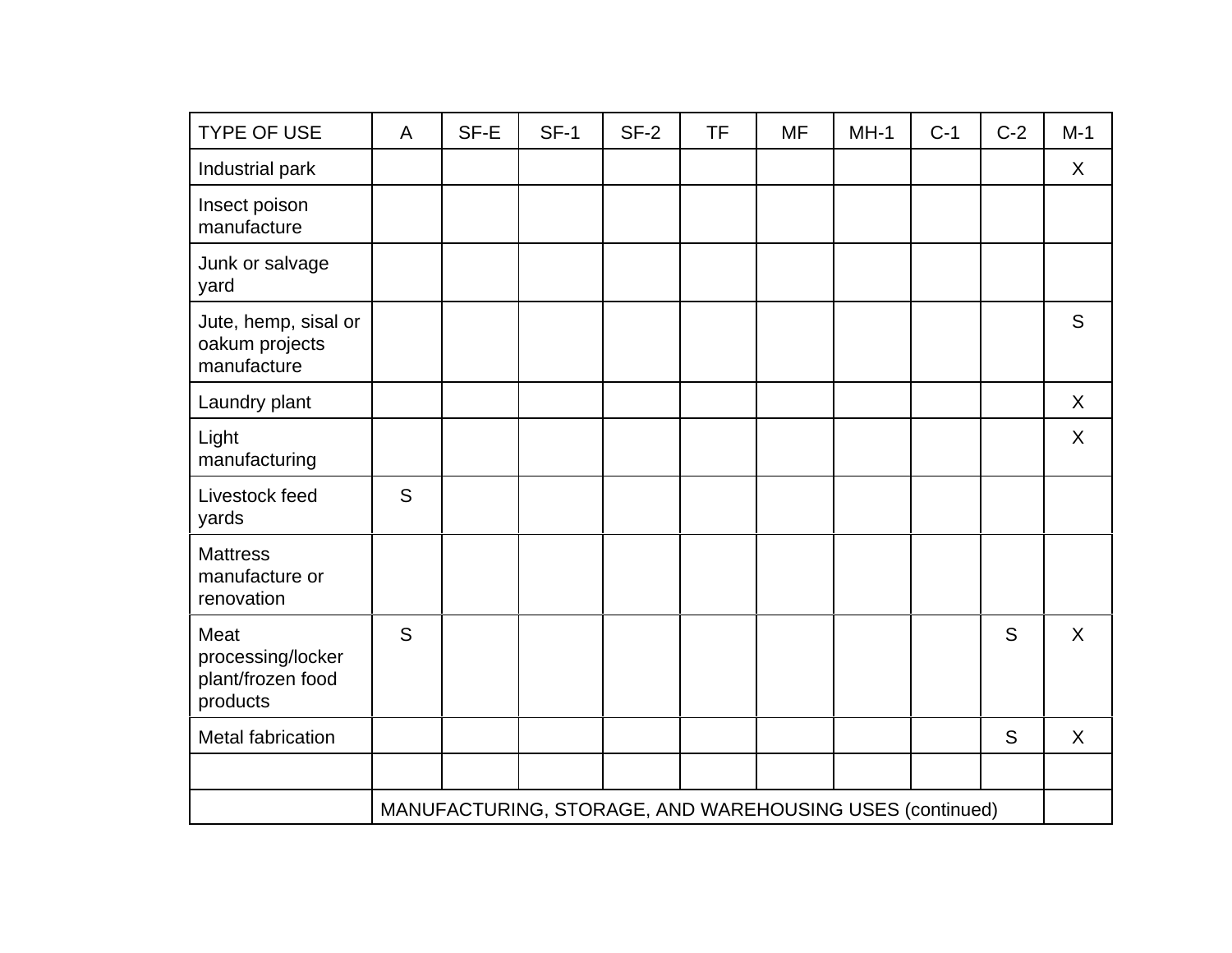| <b>TYPE OF USE</b>                                             | A | SF-E | $SF-1$                                                   | $SF-2$ | <b>TF</b> | <b>MF</b> | $MH-1$ | $C-1$ | $C-2$ | $M-1$   |
|----------------------------------------------------------------|---|------|----------------------------------------------------------|--------|-----------|-----------|--------|-------|-------|---------|
| Mill (grain, flour,<br>food products)                          | S |      |                                                          |        |           |           |        |       |       | S       |
| Mines and quarries                                             |   |      |                                                          |        |           |           |        |       |       |         |
| <b>Musical instrument</b><br>manufacture                       |   |      |                                                          |        |           |           |        |       |       | X       |
| Oil field service                                              |   |      |                                                          |        |           |           |        |       |       | S       |
| Oil, gas, other<br>mineral extraction                          | X |      |                                                          |        |           |           |        |       |       | X       |
| Oilcloth or linoleum<br>manufacture                            |   |      |                                                          |        |           |           |        |       |       | S       |
| Ore reduction                                                  |   |      |                                                          |        |           |           |        |       |       | S       |
| Orthopedic or<br>medical appliance<br>manufacture              |   |      |                                                          |        |           |           |        |       |       | $\sf X$ |
| Paint oil, shellac,<br>turpentine or<br>varnish<br>manufacture |   |      |                                                          |        |           |           |        |       |       |         |
| Paper products<br>manufacture                                  |   |      |                                                          |        |           |           |        |       |       |         |
|                                                                |   |      |                                                          |        |           |           |        |       |       |         |
|                                                                |   |      |                                                          |        |           |           |        |       |       |         |
|                                                                |   |      | MANUFACTURING, STORAGE, AND WAREHOUSING USES (continued) |        |           |           |        |       |       |         |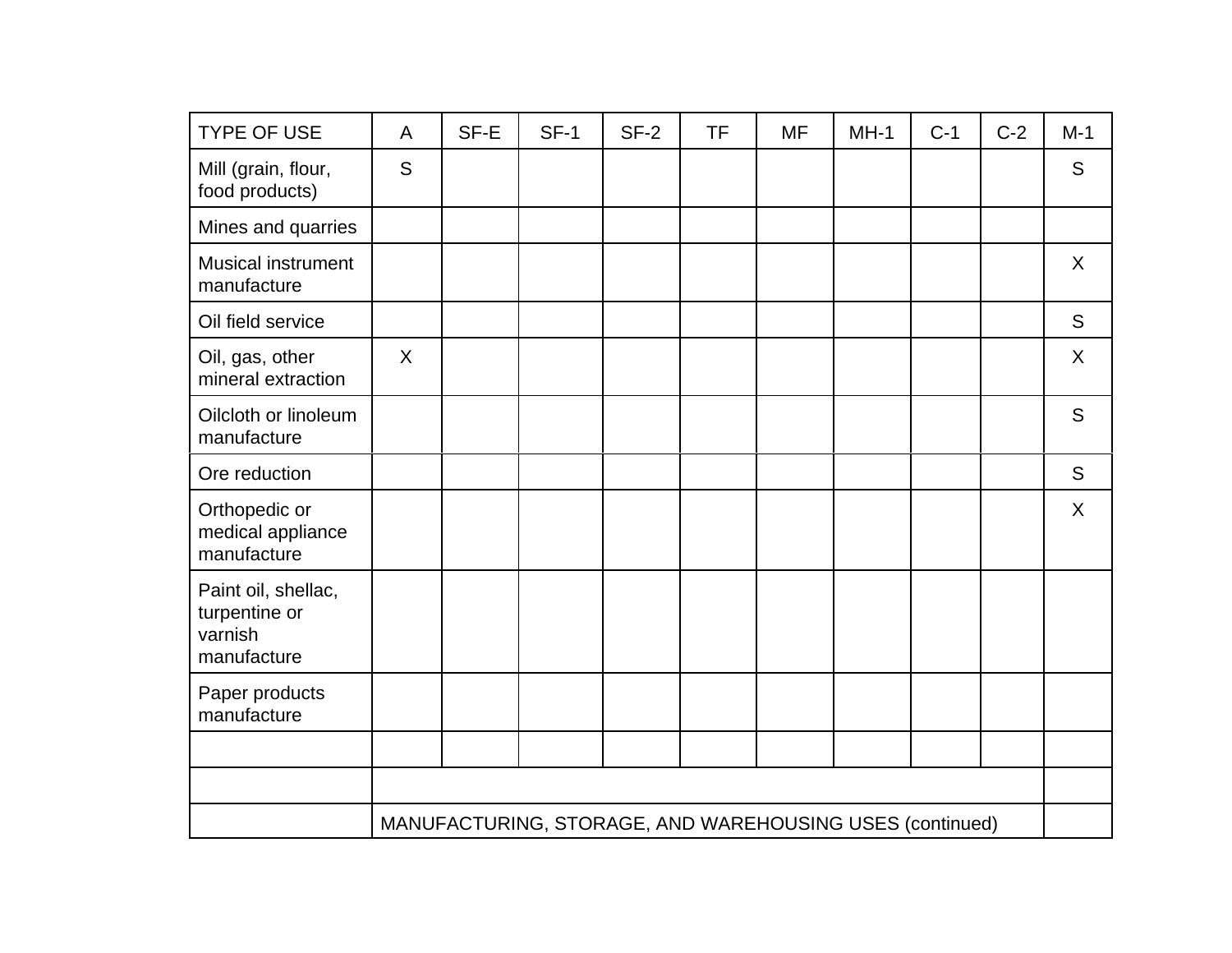| <b>TYPE OF USE</b>                                                                   | A | SF-E | $SF-1$ | $SF-2$ | <b>TF</b> | <b>MF</b> | $MH-1$ | $C-1$ | $C-2$ | $M-1$   |
|--------------------------------------------------------------------------------------|---|------|--------|--------|-----------|-----------|--------|-------|-------|---------|
| Petroleum<br>products, sales<br>(wholesale)                                          | S |      |        |        |           |           |        |       | S     | X       |
| Petroleum<br>products, bulk<br>quantities                                            |   |      |        |        |           |           |        |       |       |         |
| Pipe sales and<br>supply                                                             |   |      |        |        |           |           |        |       | S     | S       |
| Plastic products<br>manufacture (not<br>including<br>processing or raw<br>materials) |   |      |        |        |           |           |        |       |       | S       |
| Pump sales, repair<br>and maintenance                                                |   |      |        |        |           |           |        |       | S     | $\sf X$ |
| Scrap metal sales<br>and storage                                                     |   |      |        |        |           |           |        |       |       |         |
| Self storage; mini-<br>warehouse                                                     | S |      |        |        |           |           |        |       | S     | X       |
| Sporting and<br>athletic equipment<br>manufacture                                    |   |      |        |        |           |           |        |       |       | X       |
| <b>Steel fabrication</b>                                                             |   |      |        |        |           |           |        |       |       | S       |
|                                                                                      |   |      |        |        |           |           |        |       |       |         |